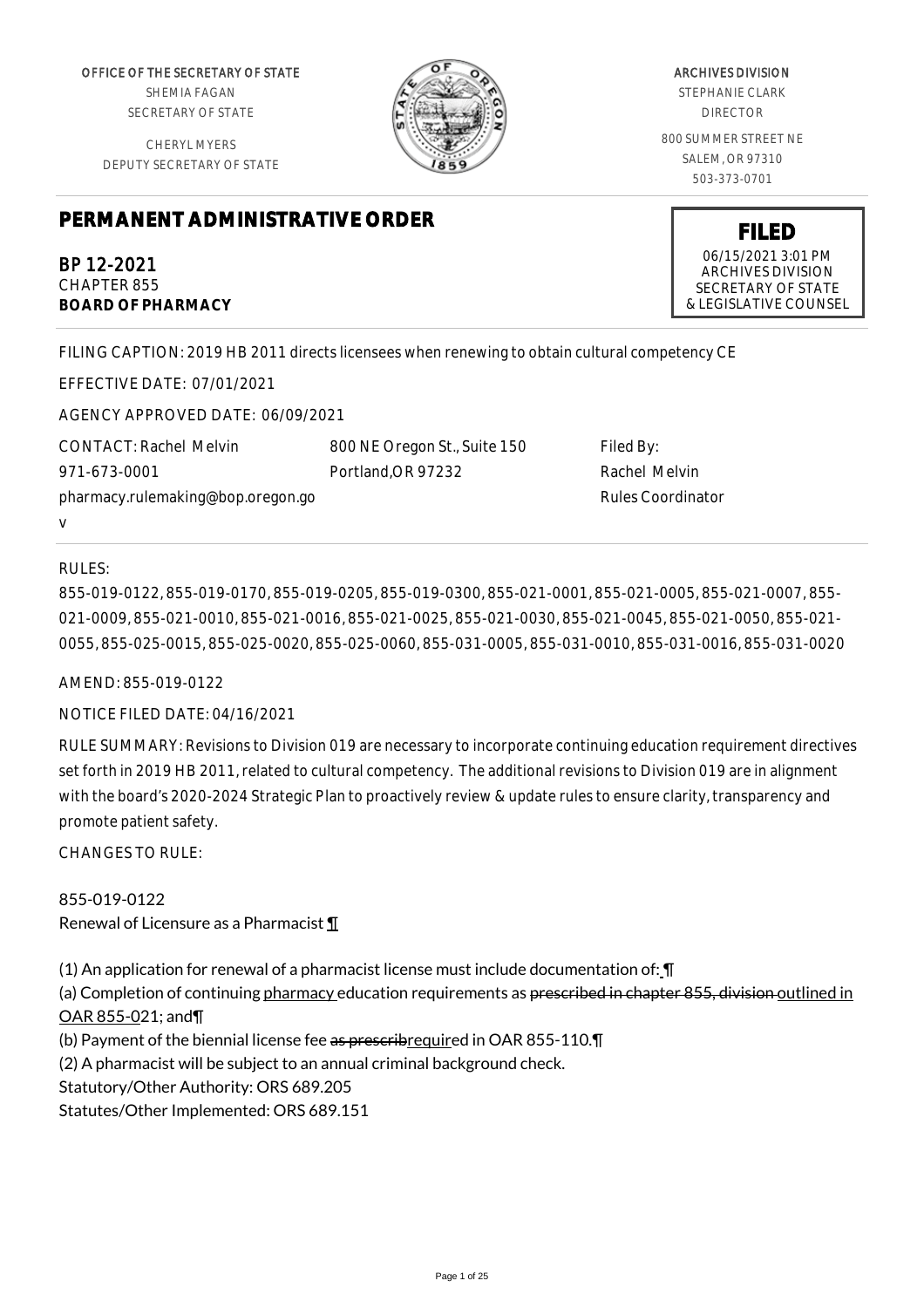#### AMEND: 855-019-0170

#### NOTICE FILED DATE: 04/16/2021

RULE SUMMARY: Revisions to Division 019 are necessary to incorporate continuing education requirement directives set forth in 2019 HB 2011, related to cultural competency. The additional revisions to Division 019 are in alignment with the board's 2020-2024 Strategic Plan to proactively review & update rules to ensure clarity, transparency and promote patient safety.

CHANGES TO RULE:

# 855-019-0170 Reinstatement of License ¶

(1) A pharmacist who fails to renew their license by the deadline may reinstate their license as follows:¶ (a) By payment of the license fees and delinquency fees for all years during which the license was lapsed and for the current year; and¶

(b) By providing certification of completion of the continuing pharmacy education requirement in OAR 855-021 for all years in which the license was lapsed; and¶

(c) If their license has been lapsed for more than one year, pass the MPJE with a score of not less than 75; and¶ (d) Complete an application for licensure, provide the board with a valid e-mail address, and a fingerprint card or other documentation required to conduct a criminal background check.¶

(2) A pharmacist in good standing who retired from the practice of pharmacy after having been licensed for not less than 20 years need only pay the annual license fees for the year in which they seek a license, however they must provide certification of completion of continuing educationpharmacy education requirement in OAR 855-021 for all years since their retirement and pass the MPJE with a score of not less than 75.

Statutory/Other Authority: ORS 689.205

Statutes/Other Implemented: ORS 689.151, ORS 689.275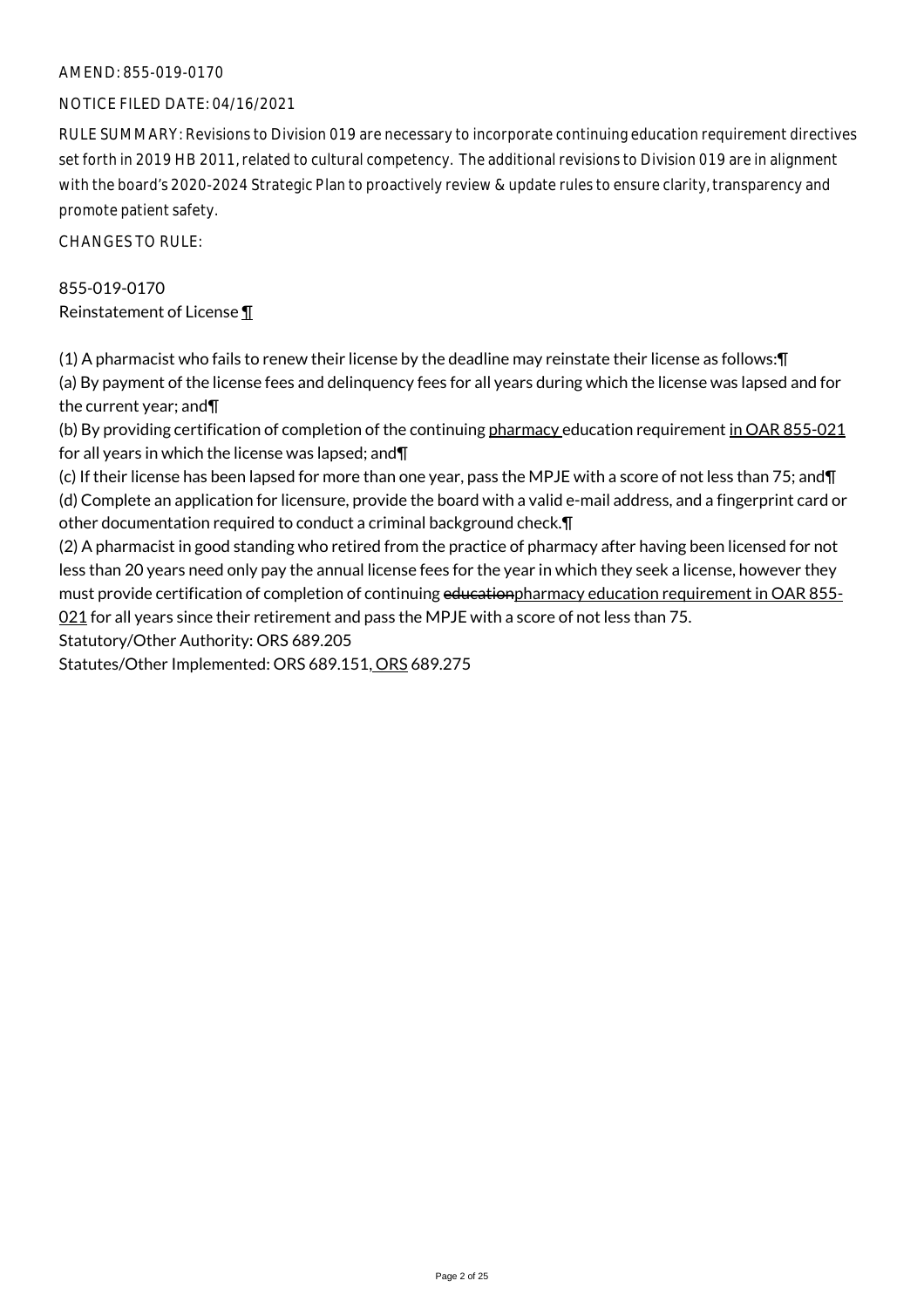#### AMEND: 855-019-0205

#### NOTICE FILED DATE: 04/16/2021

RULE SUMMARY: Revisions to Division 019 are necessary to incorporate continuing education requirement directives set forth in 2019 HB 2011, related to cultural competency. The additional revisions to Division 019 are in alignment with the board's 2020-2024 Strategic Plan to proactively review & update rules to ensure clarity, transparency and promote patient safety.

CHANGES TO RULE:

# 855-019-0205 Duty to Report ¶

(1) Failure to answer completely, accurately and honestly, all questions on the application form for licensure or renewal of licensure is grounds for discipline.¶

(2) Failure to disclose any arrest for a felony or misdemeanor, or any indictment for a felony may result in denial of the application.¶

(3) A pharmacist must report to the Bboard within 10 days if they:¶

(a) Are convicted of a misdemeanor or a felony; or¶

(b) If they are arrested for a felony.¶

(4) A pharmacist who has reasonable cause to believe that another licensee (of the Bboard or any other Health Professional Regulatory Board) has engaged in prohibited or unprofessional conduct as these terms are defined in OAR 855-006-0005, must report that conduct to the board responsible for the licensee who is believed to have engaged in the conduct. The reporting pharmacist shallmust report the conduct without undue delay, but in no event later than 10 working days after the pharmacist learns of the conduct unless federal laws relating to confidentiality or the protection of health information prohibit disclosure.¶

(5) A pharmacist who reports to a board in good faith as required by section (4) of this rule is immune from civil liability for making the report.¶

(6) A pharmacist who has reasonable grounds to believe that any violation of these rules has occurred, must notify the Bboard within 10 days. However, in the event of a significant drug loss or violation related to drug theft, the pharmacist shallmust notify the Bboard within one (1) business day. T

(7) A pharmacist must notify the B board in writing, within 15 days, of any change in e-mail address, employment location or residence address.

Statutory/Other Authority: ORS 689.205

Statutes/Other Implemented: ORS 689.151, ORS 689.155, ORS 689.455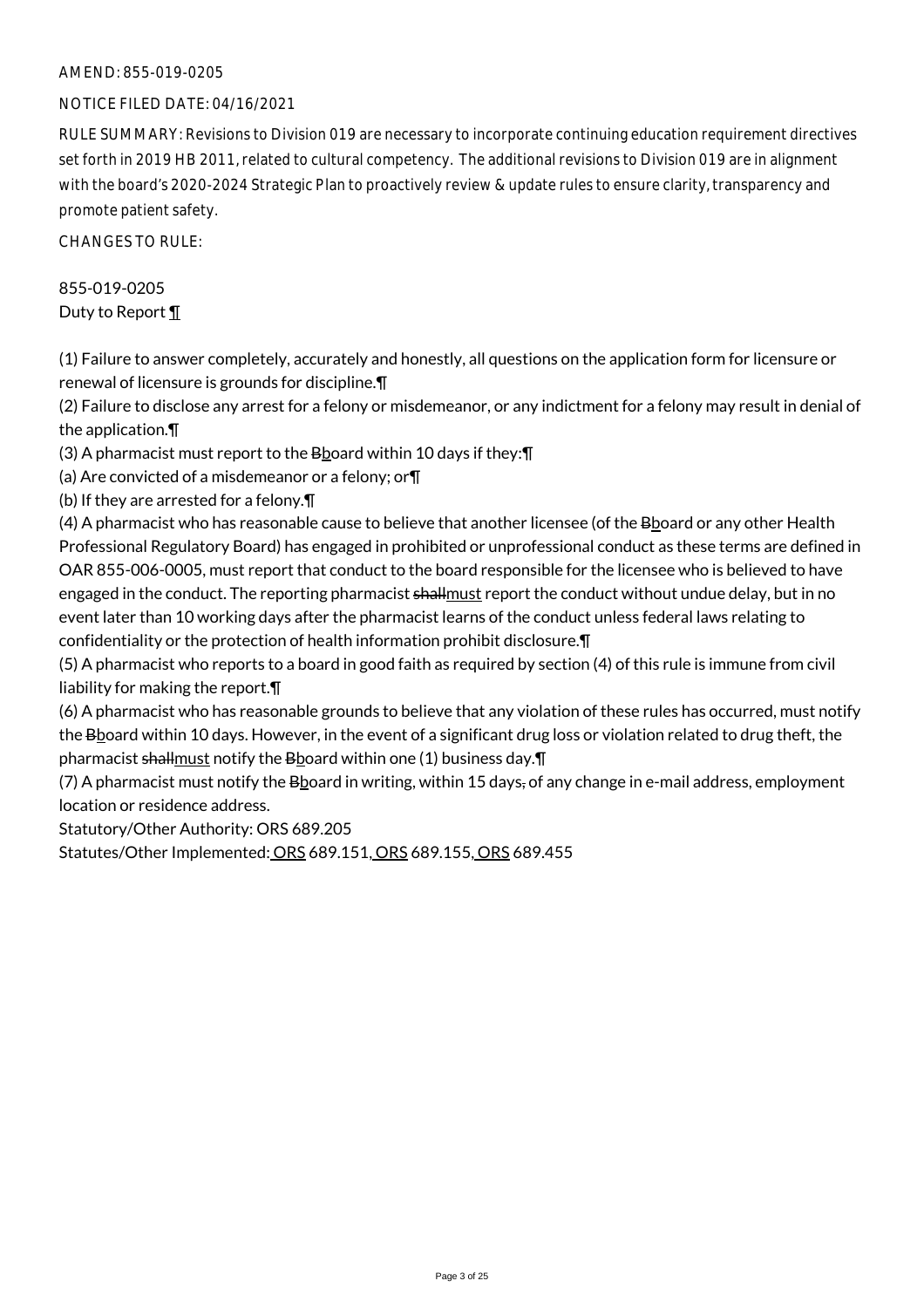### AMEND: 855-019-0300

#### NOTICE FILED DATE: 04/16/2021

RULE SUMMARY: Revisions to Division 019 are necessary to incorporate continuing education requirement directives set forth in 2019 HB 2011, related to cultural competency. The additional revisions to Division 019 are in alignment with the board's 2020-2024 Strategic Plan to proactively review & update rules to ensure clarity, transparency and promote patient safety.

CHANGES TO RULE:

#### 855-019-0300

Duties of a Pharmacist-in-Charge ¶

(1) In accordance with Division 41 of this chapter of rules, a pharmacy must, at all times have one Pharmacist-in-Charge (PIC) employed on a regular basis.¶

(2) In order to be a PIC, a pharmacist must have:¶

(a) Completed at least one year of pharmacy practice; or¶

(b) Completed a Bboard approved PIC training course either before the appointment or within 30 days after the appointment. With the approval of the Bboard, this course may be employer provided and may qualify for continuing education credit.¶

(3) A pharmacist may not be designated PIC of more than two pharmacies without prior written approval by the B board. If such approval is given, the pharmacist must comply with the requirements in sub-section (4)(e) of this rule.¶

(4) The PIC must perform the following the duties and responsibilities:¶

(a) When a change of PIC occurs, both outgoing and incoming PICs must report the change to the Bboard within 15 days of the occurrence, on a form provided by the  $B$ board; $\P$ 

(b) The new PIC must complete an inspection on the PIC Annual Self-Inspection Form, within 15 days of becoming PIC;¶

(c) The PIC may not authorize non-pharmacist employees to have unsupervised access to the pharmacy, except in the case of hospitals that do not have a 24-hour pharmacy where access may be granted as specified in OAR 855- 041-0120;¶

(d) In a hospital only, the PIC is responsible for providing education and training to the nurse supervisor who has been designated to have access to the pharmacy department in the absence of a pharmacist;¶

(e) A pharmacist designated as PIC for more than one pharmacy shallmust personally conduct and document a quarterly compliance audit at each location. This audit shallmust be on the Quarterly PIC Compliance Audit Form provided by the Bboard;¶

(f) If a discrepancy is noted on a  $B$ board inspection, the PIC must submit a plan of correction within 30 days of receiving notice.¶

 $(g)$  The records and forms required by this section must be filed in the pharmacy, made available to the Bboard for inspection upon request, and must be retained for three years.¶

(5) The PIC is responsible for ensuring that the following activities are correctly completed:¶

(a) An inventory of all controlled substances must be taken within 15 days before or after the effective date of change of PIC, and must be dated and signed by the new PIC. This inventory must be maintained in the pharmacy for three years and in accordance with all federal laws and regulations;¶

(b) Verifying, on employment and as appropriate, but not less than annually, the licensure of all pharmacy personnel who are required to be licensed by the Bboard;

(c) Conducting an annual inspection of the pharmacy using the PIC Annual Self-Inspection Form provided by the B board, by February 1 each year. The completed self-inspection forms must be signed and dated by the PIC and maintained for three years from the date of completion;¶

(d) Conducting an annual inventory of all controlled drugs as required by OAR 855-080;¶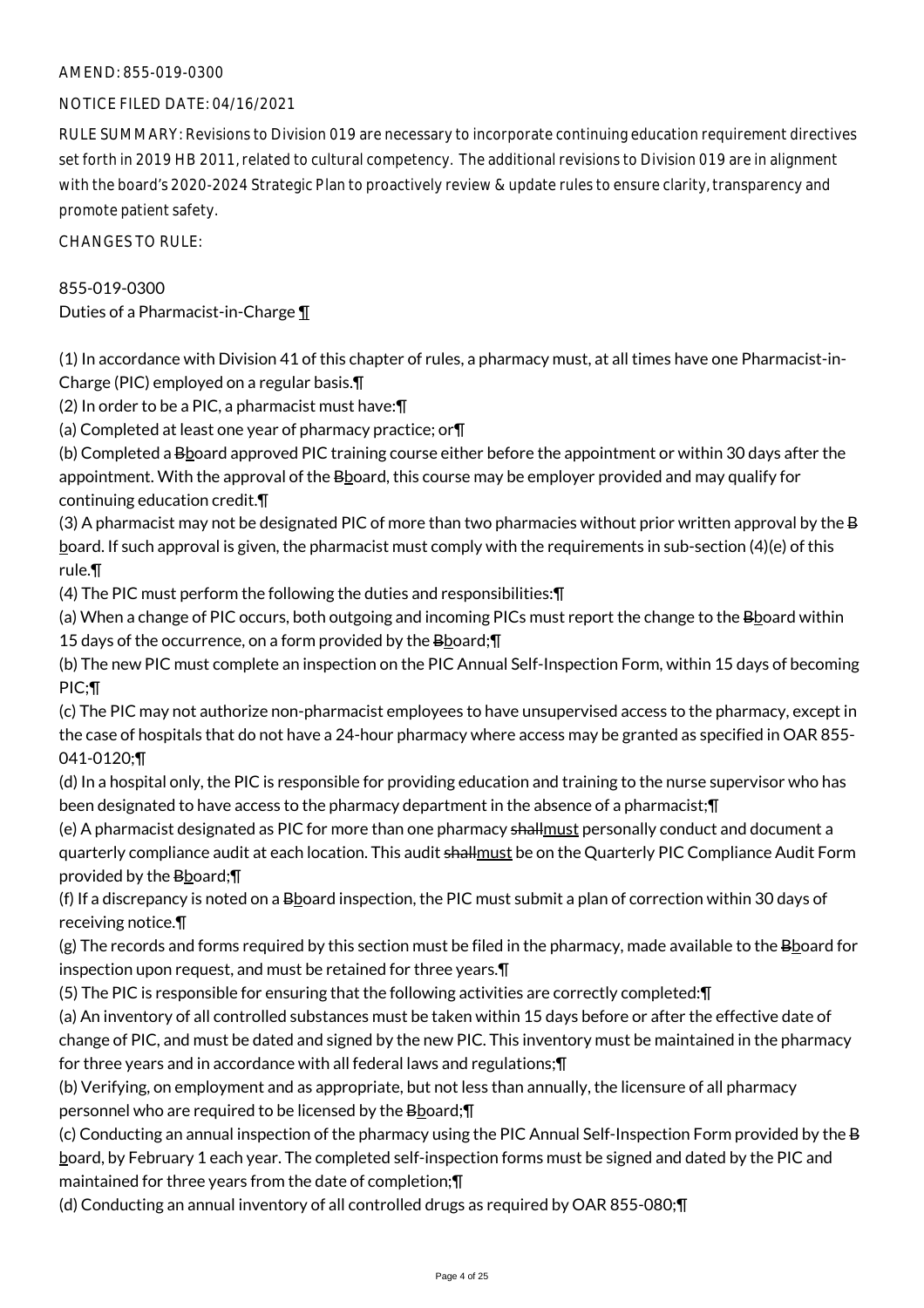(e) Performing a quarterly inventory reconciliation of all Schedule II controlled drugs.¶

(f) Ensuring that all pharmacy staff have been trained appropriately for the practice site. Such training should

include an annual review of the PIC Self-Inspection Report;¶

(g) Implementing a quality assurance plan for the pharmacy.¶

(h) The records and forms required by this section must be filed in the pharmacy, made available to the  $B$ board for inspection upon request, and must be retained for three years.¶

(6) The PIC, along with other licensed pharmacy personnel, must ensure that the pharmacy is in compliance with all state and federal laws and rules governing the practice of pharmacy and that all controlled substance records and inventories are maintained in accordance with all state and federal laws and rules.

Statutory/Other Authority: ORS 689.205

Statutes/Other Implemented: ORS 689.151, ORS 689.155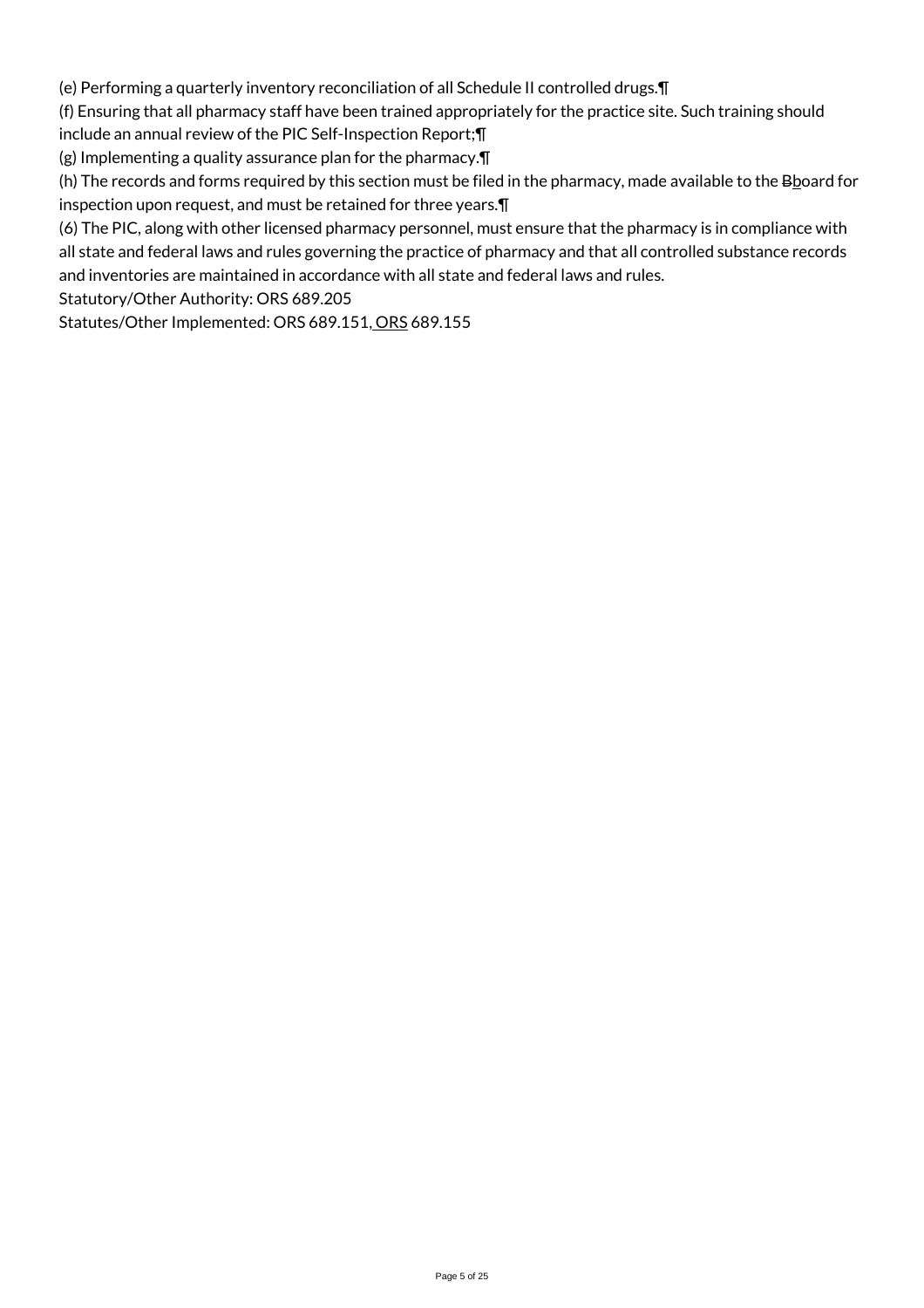#### ADOPT: 855-021-0001

#### NOTICE FILED DATE: 04/16/2021

RULE SUMMARY: Revisions to Division 021 are necessary to incorporate continuing education requirement directives set forth in 2019 HB 2011, related to cultural competency. The additional revisions to Division 021 are in alignment with the board's 2020-2024 Strategic Plan to proactively review & update rules to ensure clarity, transparency and promote patient safety.

CHANGES TO RULE:

#### 855-021-0001

Definitions

(1) "Continuing Pharmacy Education" or "CPE" means classes of post graduate studies, informal study group participation, institutes, seminars, lectures, conferences, workshops, extension study, correspondence courses, teaching, planned and professional meetings, self-study courses, cassette or audio visual tape/slides or materials, and other self-instruction units applicable to the practice of pharmacy.¶

(2) "Contact hour" means fifty minutes of continuing pharmacy education.¶

(3) "Patient safety" means systems, procedures and processes that ensure that the correct patient receives the correct drug in the correct dose and is counseled appropriately. ¶

(4) "Medication error prevention" means systems, procedures and processes to prevent and avoid adverse events and to ensure that the correct patient receives the correct drug in the correct dose. ¶

(5) "Pain management education program" means a specific one-hour web-based program developed by the Oregon Pain Commission, in addition to six accredited hours of continuing education in pain management, end of life care or a combination of both.¶

(6) "Cultural competence" means the lifelong process of examining the values and beliefs and developing and applying an inclusive approach to health care practice in a manner that recognizes the content and complexities of provider-patient communication and interaction and preserves the dignity of individuals, families, and communities.¶

(a) Cultural competence applies to all patients.¶

(b) Culturally competent providers do not make assumptions on the basis of an individual's actual or perceived abilities, disabilities or traits whether inherent, genetic or developmental including: race, color, spiritual beliefs, creed, age, tribal affiliation, national origin, immigration or refugee status, marital status, socio-economic status, veteran's status, sexual orientation, gender identity, gender expression, gender transition status, level of formal education, physical or mental disability, medical condition or any consideration recognized under federal, state and local law.

Statutory/Other Authority: ORS 689.205, ORS 676.850

Statutes/Other Implemented: ORS 689.285, ORS 689.486, ORS 413.450, ORS 413.590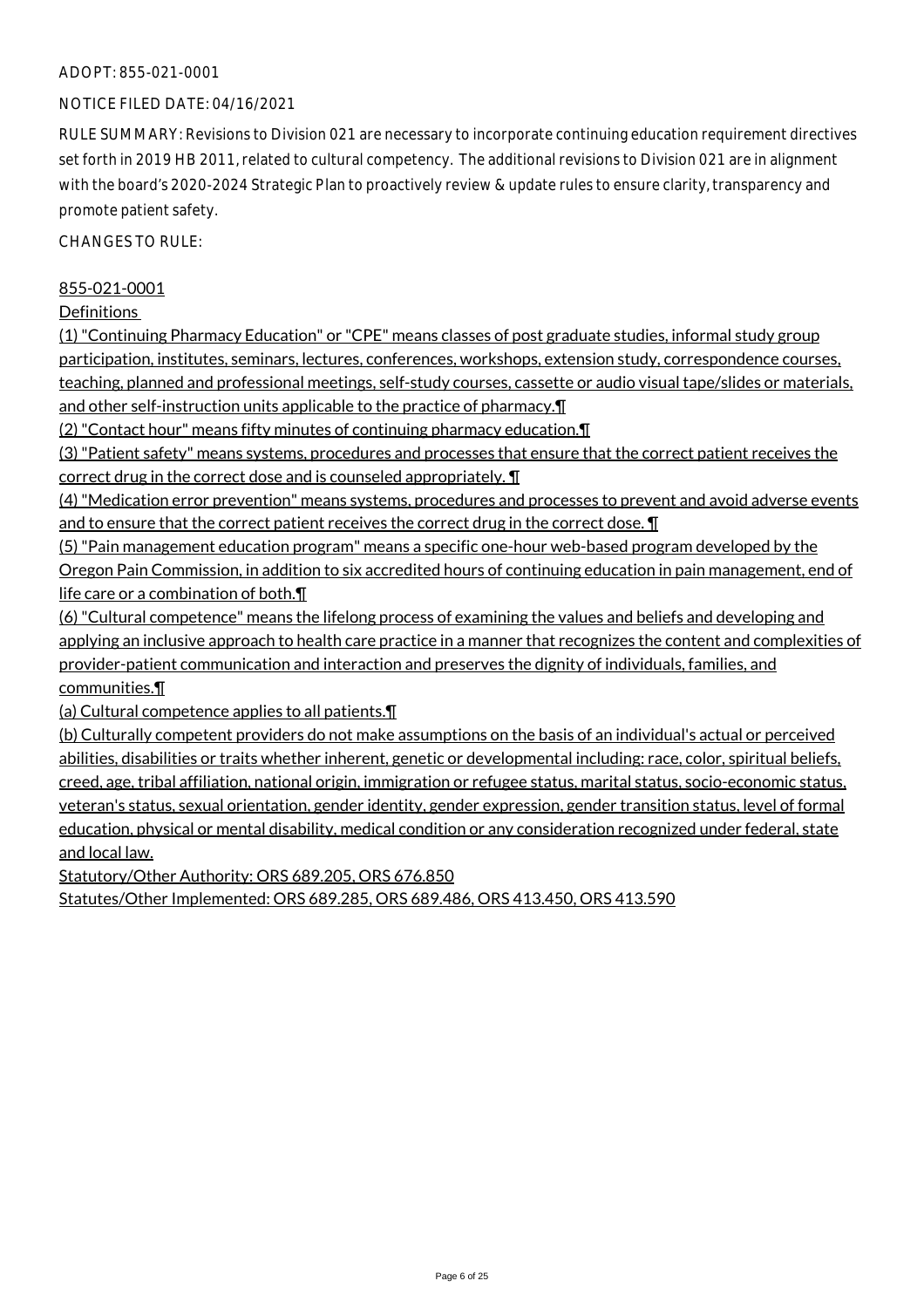#### AMEND: 855-021-0005

#### NOTICE FILED DATE: 04/16/2021

RULE SUMMARY: Revisions to Division 021 are necessary to incorporate continuing education requirement directives set forth in 2019 HB 2011, related to cultural competency. The additional revisions to Division 021 are in alignment with the board's 2020-2024 Strategic Plan to proactively review & update rules to ensure clarity, transparency and promote patient safety.

CHANGES TO RULE:

#### 855-021-0005

Continuing Pharmacy Education Required for Pharmacist License Renewal ¶

(1) During the period from July 1 through June 30 of each biennial license renewal cycle, eacha pharmacist must have satisfactorily completed three (3) continuing pharmacy education units (CEU's) in an approved continuing pharmacy education program prior to submission of the licens30 hours of continuing pharmacy education. These hours must include:¶

(a) Two hours of continuing pharmacy education in pharmacy law; ¶

(b) Two hours of continuing pharmacy education in patient safety or medication error prevention; ¶

(c) Two hours of continuing pharmacy education in cultural competency either approved by the Oregon Health Authority under ORS 413.450 or any cultural competency CPE; and ¶

(d) Twenty-four additional hours of continuing pharmacy education. ¶

(2) Prior to the second license renewal, a pharmacist licensed under these rules must complete seven hours of continuing education in pain management as detailed in the following sub-sections. ¶

(a) A one-hour pain management course, specific to Oregon, provided by the Pain Management Commission of the Orenewal. Ten contact hours equals 1 CEU. Fifty minutes equals 1gon Health Authority; and ¶

(b) A minimum of six hours of continuing education in pain management. This requirement may be fulfilled by any combination of continuing education coursework focusing on pain management including but not limited to the treatment of terminally ill and dying patients, and those with chronic, non-malignant pain. **I** 

(c) The pain management continuing education required under this rule may count towards the required 30 continuing pharmacy education contact hour.s. ¶

(23) Section (1) does not apply to pharmacists applying for the first renewal of their license if they have not been licensed by the B board for at least one year prior to July 1 of the renewal period.  $\P$ 

(4) A pharmacist must retain documentation of completed continuing pharmacy education for six years and must provide this documentation if requested by the board. ¶

(5) Continuing pharmacy education credit accumulated in excess of the required 30 contact hours for biennial license renewal cannot be carried forward.

Statutory/Other Authority: ORS 689.205, ORS 676.850

Statutes/Other Implemented: ORS 689.285, ORS 413.450, ORS 413.590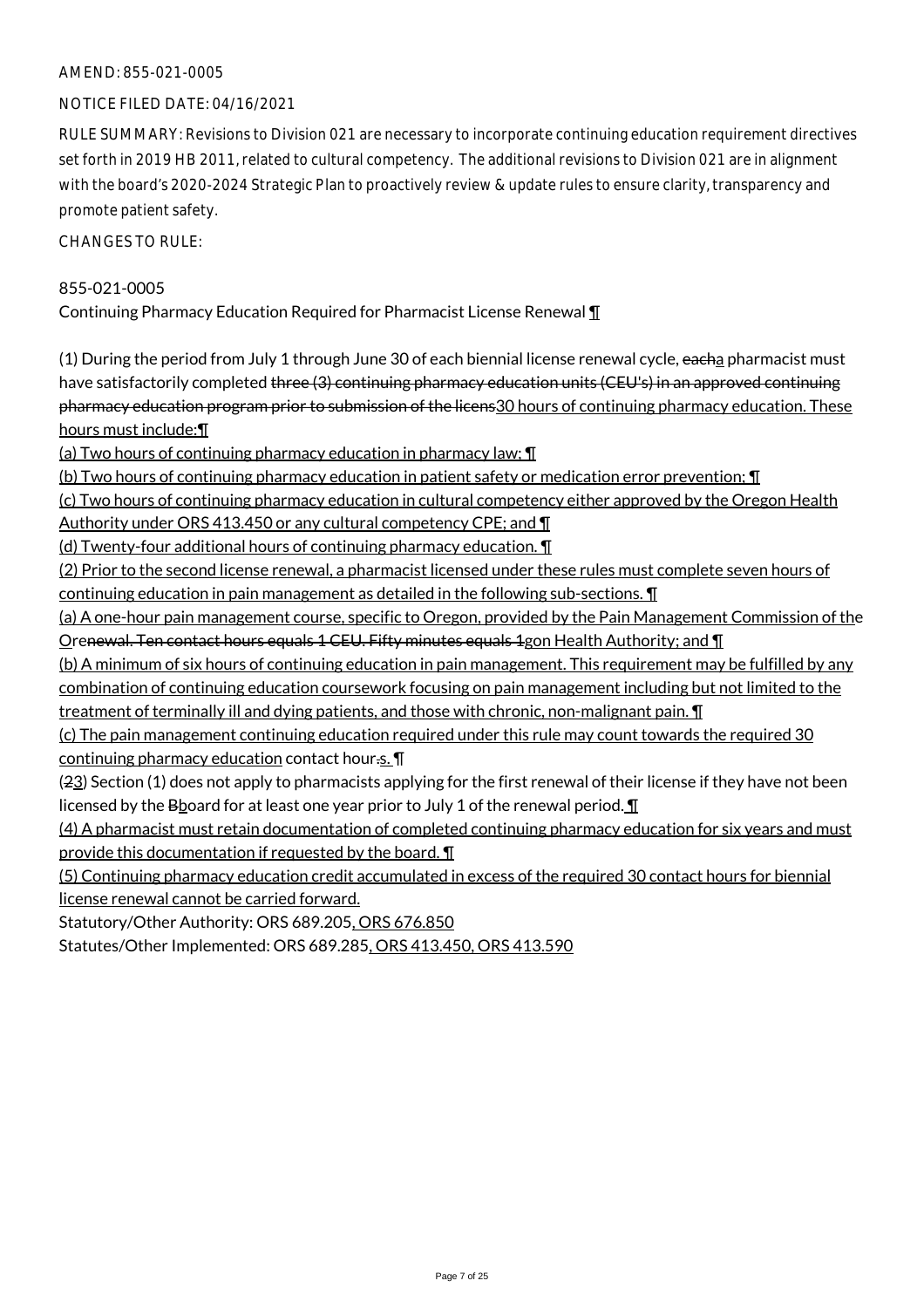#### ADOPT: 855-021-0007

#### NOTICE FILED DATE: 04/16/2021

RULE SUMMARY: Revisions to Division 021 are necessary to incorporate continuing education requirement directives set forth in 2019 HB 2011, related to cultural competency. The additional revisions to Division 021 are in alignment with the board's 2020-2024 Strategic Plan to proactively review & update rules to ensure clarity, transparency and promote patient safety.

CHANGES TO RULE:

#### 855-021-0007

Continuing Pharmacy Education Required for Intern License Renewal

(1) During each license renewal cycle, an intern must have satisfactorily completed 2 contact hours of approved continuing pharmacy education in cultural competency either approved by the Oregon Health Authority under ORS 413.450 or any cultural competency CPE; and ¶

(2) An intern must retain documentation of completed continuing pharmacy education for six years and must provide this documentation if requested by the board.

Statutory/Other Authority: ORS 689.205

Statutes/Other Implemented: ORS 689.285, ORS 676.850, ORS 413.450, ORS 689.151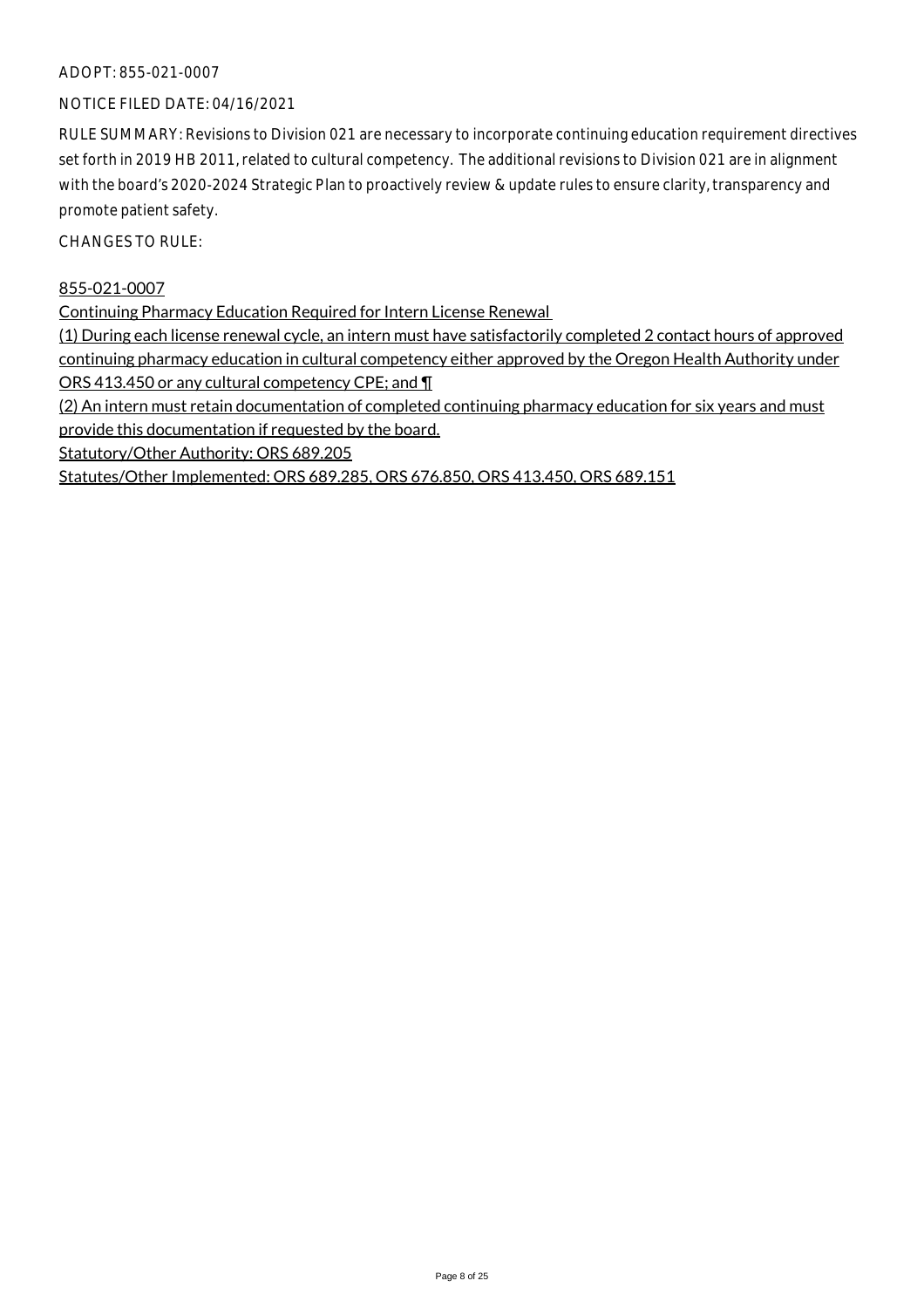#### ADOPT: 855-021-0009

#### NOTICE FILED DATE: 04/16/2021

RULE SUMMARY: Revisions to Division 021 are necessary to incorporate continuing education requirement directives set forth in 2019 HB 2011, related to cultural competency. The additional revisions to Division 021 are in alignment with the board's 2020-2024 Strategic Plan to proactively review & update rules to ensure clarity, transparency and promote patient safety.

CHANGES TO RULE:

#### 855-021-0009

Continuing Pharmacy Education Required for Certified Oregon Pharmacy Technician License Renewal (1) During the period from July 1 through June 30 of each biennial license renewal cycle, a Certified Oregon Pharmacy Technician must have satisfactorily completed 20 contact hours of continuing pharmacy education. These hours must include: ¶

(a) Two hours of continuing pharmacy education in pharmacy law; ¶

(b) Two hours of continuing pharmacy education in patient safety or medication error prevention; ¶

(c) Two hours of continuing pharmacy education in cultural competency either approved by the Oregon Health Authority under ORS 413.450 or any cultural competency CPE; and ¶

(d) Fourteen additional hours of continuing pharmacy education or documented onsite training approved by the board.¶

(2) Section (1) does not apply to a Certified Oregon Pharmacy Technician applying for the first renewal of their license if they have not been licensed by the board for at least one year prior to July 1 of the renewal period.  $\P$ (3) A Certified Oregon Pharmacy Technician must retain documentation of completed continuing pharmacy

education for six years and must provide this documentation if requested by the board. ¶

(4) Continuing pharmacy education credit accumulated in excess of the required 20 contact hours for biennial license renewal cannot be carried forward.

Statutory/Other Authority: ORS 689.205

Statutes/Other Implemented: ORS 689.285, ORS 689.486, ORS 413.450, ORS 676.850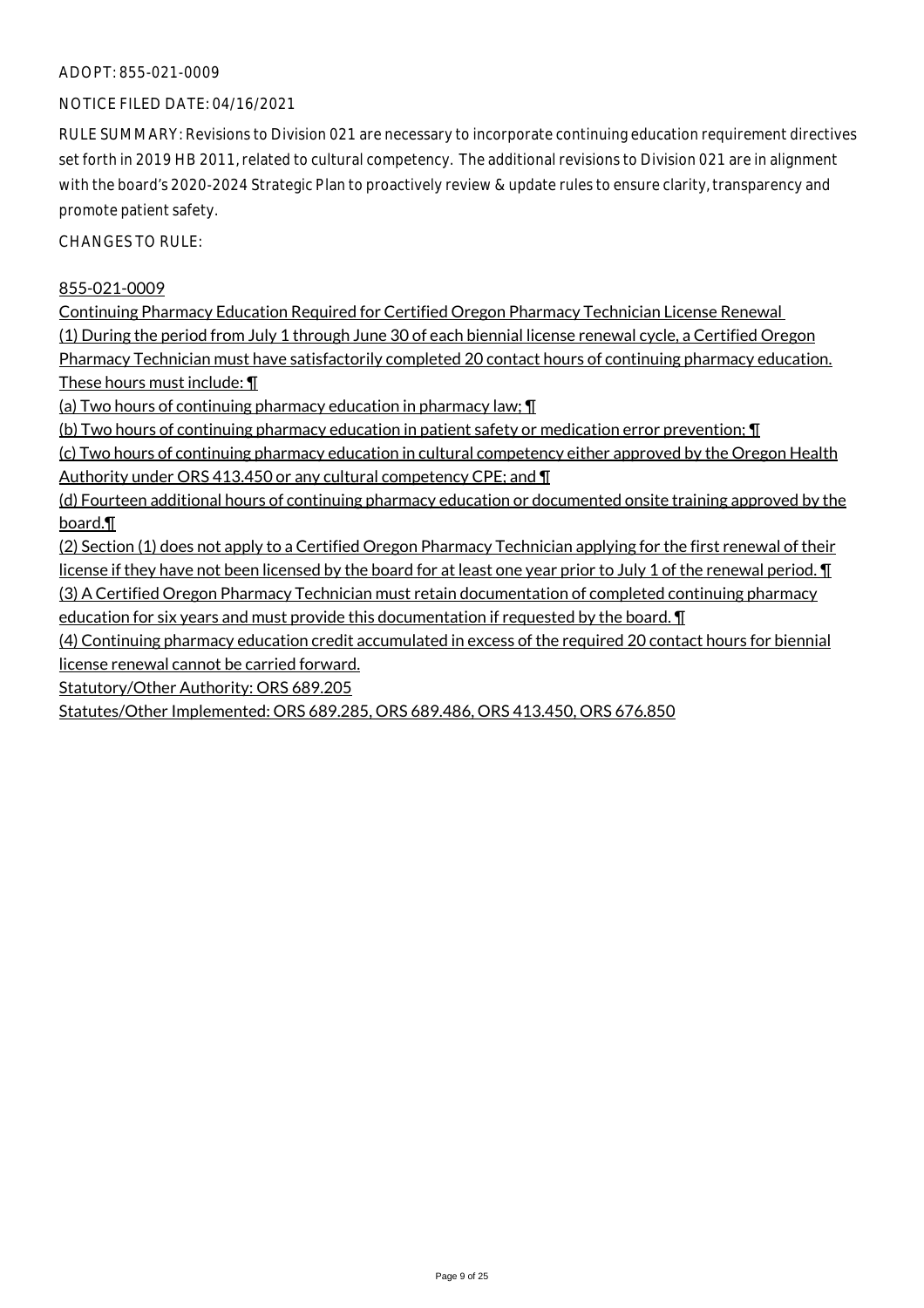#### AMEND: 855-021-0010

#### NOTICE FILED DATE: 04/16/2021

RULE SUMMARY: Revisions to Division 021 are necessary to incorporate continuing education requirement directives set forth in 2019 HB 2011, related to cultural competency. The additional revisions to Division 021 are in alignment with the board's 2020-2024 Strategic Plan to proactively review & update rules to ensure clarity, transparency and promote patient safety.

CHANGES TO RULE:

#### 855-021-0010

Continuing Pharmacy Education Programs ¶

(1) In this rule the terms below have the meanings given: [1]

(a) "Patient Safety" means procedures and processes that ensure that the correct patient receives the correct drug in the correct dose, and is counseled appropriately.¶

(b) "Medication error prevention" means procedures and processes to prevent and avoid adverse events and to ensure that the correct patient receives the correct drug in the correct dose.¶

(2) A continuing pharmacy education program means classes of post graduate studies, informal study group participation, institutes, seminars, lectures, conferences, workshops, extension study, correspondence courses, teaching, planned and professional meetings, self study courses, cassette or audio visual tape/slides or materials, and other self instruction units:¶

(a) A program shall consist of therapeutics, or pharmacy and drug law or other aspects of health care. A minimum of at least two hours of continuing education credit must be earned in the area of pharmacy and drug law. A minimum of two hours of continuing education credit must be earned in the area of patient safety or medication error preventionA continuing pharmacy education program must consist of therapeutics, or pharmacy and drug law or other aspects of health care applicable to the practice of pharmacy.¶

( $\frac{1}{2}$ ) Programs shall must provide for examinations or other methods of evaluation to assure satisfactory completion by participants.¶

(c3) The person or persons who are to instruct or who are responsible for the delivery or content of the program shallmust be qualified in the subject matter by education and experience.¶

(34) Continuing pharmacy education programs shall must be approved by the Board of Pharmacy. Application for approval shallmust be made on and in accordance with forms established by the Bboard. The forms shallmust require information relating to:¶

(a) Name of provider or sponsor;¶

(b) Type of program offered;¶

(c) Description of subject matter;¶

(d) Number of contact hours offered;¶

(e) Total number of contact hours in therapeutics or pharmacy and drug law or other aspects of health care applicable to the practice of pharmacy;¶

(f) Method of determining satisfactory completion of program;¶

(g) Dates and location of program;¶

(h) Name and qualification of instructors or other persons responsible for the delivery or content of the program.¶ (45) CE programs are not required to carry approval of American Council on Pharmaceutical Education (ACPE).

Programs presented by providers approved by the American Council on Pharmacy Education (ACPE) are

generally accepted, however, the Board reserves the right to determine the number of hours allowed or to disapprove such programsaccepted.¶

(56) Providers shall must provide attendees with proof of attendance that shows the date and number of contact hours provided. Providers must maintain attendance lists for three years.

(6) Continuing pharmacy education credit accumulated in excess of the required 30 contact hours for biennial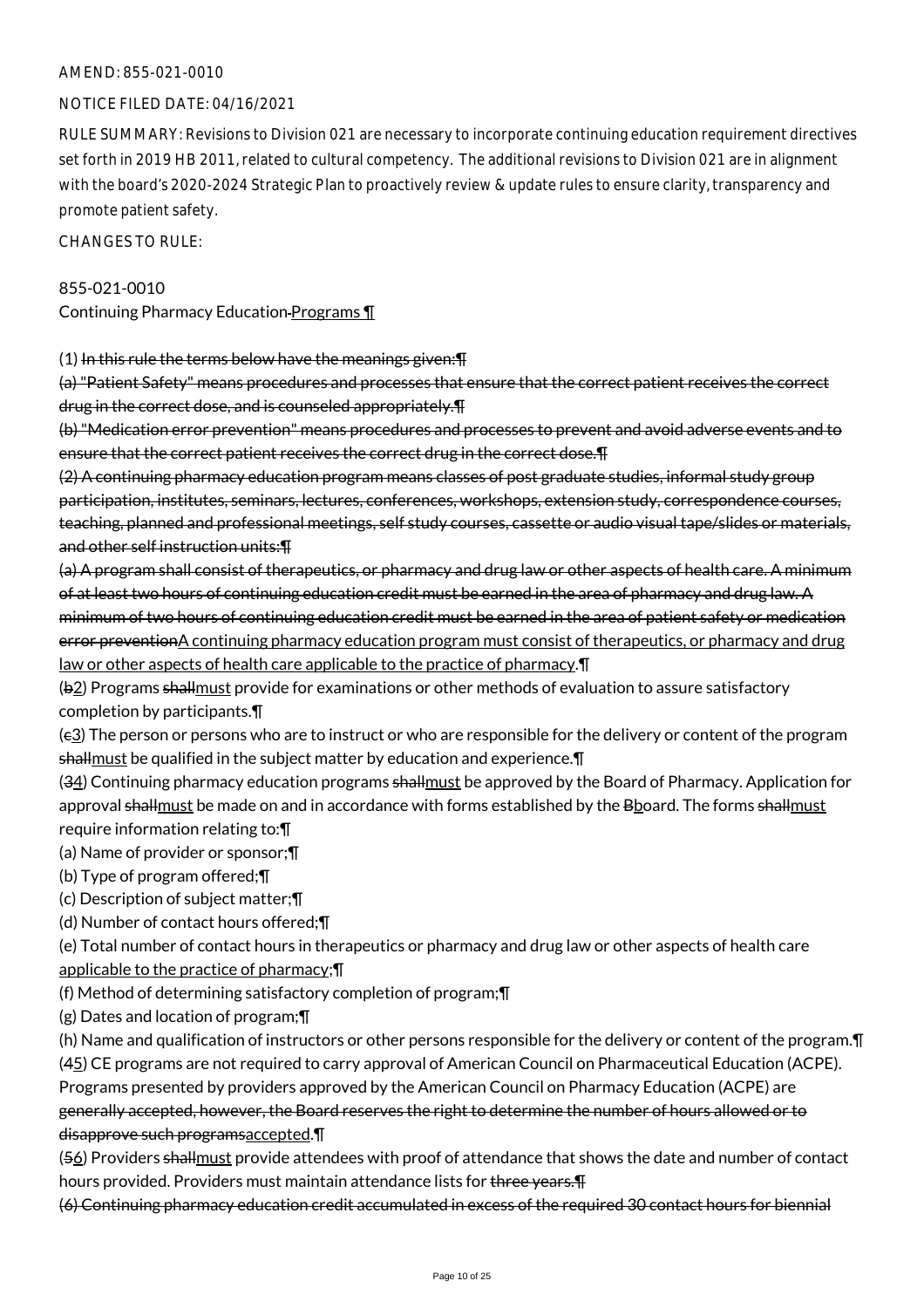#### license renewal cannot be carried forwardsix years. I

(7) A maximum of  $210$  contact hours  $(2.0 \text{ CEU})$  may be earned in any licensing cycle by preparing and presenting CE programs. Pharmacists and Certified Oregon Pharmacy Technicians presenting CE programs may earn one contact hour (0.1 CEU) for preparation time of one hour or more, plus credit for the actual contact hour time of the presentation. A pharmacist or Certified Oregon Pharmacy Technician must show content of the course, and a description of the intended audience (e.g., pharmacists, technicians, physicians, nurses). Public service programs, such as presentations to school children or service clubs, are not eligible for continuing education credit.¶ (8) Pharmacists or Certified Oregon Pharmacy Technicians taking post graduate studies applicable to graduate or professional degrees may submit the course syllabus and evidence of satisfactory completion of the course for continuing education credit approval by the  $B$ board. $\P$ 

(9) The Bboard may approve up to 26 contact hours of CE credit for pharmacists who have successfully completed nationally certified Disease State Management courses.¶

(10) Board members or staff may attend CE programs for the purpose of evaluating content, format and appropriateness of material for Continuing Pharmacy Education credit. Subsequent programs by CE providers whose current programs are deemed deficient by on-site evaluation may be required to obtain prior approval by the Bboard. The Bboard will provide feedback to CE providers regarding evaluated CE presentations. Statutory/Other Authority: ORS 689.205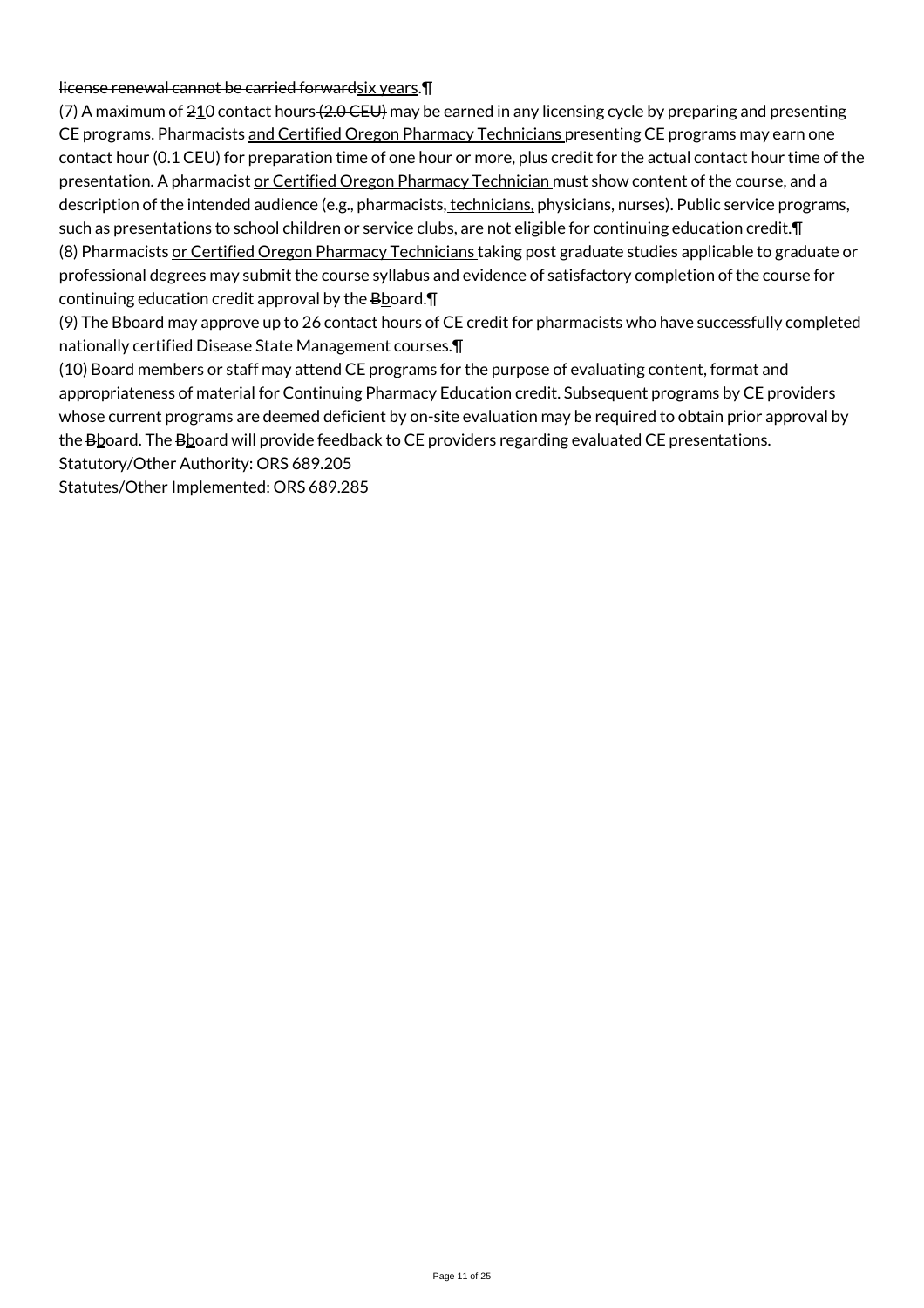#### NOTICE FILED DATE: 04/16/2021

RULE SUMMARY: Revisions to Division 021 are necessary to incorporate continuing education requirement directives set forth in 2019 HB 2011, related to cultural competency. The additional revisions to Division 021 are in alignment with the board's 2020-2024 Strategic Plan to proactively review & update rules to ensure clarity, transparency and promote patient safety.

CHANGES TO RULE:

#### 855-021-0016

Continuing Education in Pain Management

(1) A pharmacist licensed under these rules must complete seven hours of continuing education in pain management as detailed in the following sub-sections. This is a one-time requirement:¶

(a) A one-hour pain management course, specific to Oregon, provided by the Pain Management Commission of the Oregon Health Authority; and¶

(b) A minimum of six hours of continuing education in pain management. This requirement may be fulfilled by any combination of continuing education coursework focusing on pain management including but not limited to the treatment of terminally ill and dying patients, and those with chronic, non-malignant pain.¶

(2) A pharmacist must complete the required continuing education within 24 months of their first license renewal.¶

(3) A pharmacist must retain for three years, documentation showing they have met the requirement of this rule, and must provide this documentation if requested by the Board.¶

(4) The pain management continuing education required under this rule shall count towards the 3.0 continuing pharmacy education units required under OAR 855-021-0005, in the license cycle in which the pain management continuing education is completed.

Statutory/Other Authority: ORS 689.205

Statutes/Other Implemented: ORS 689.285, 409.560, 409.565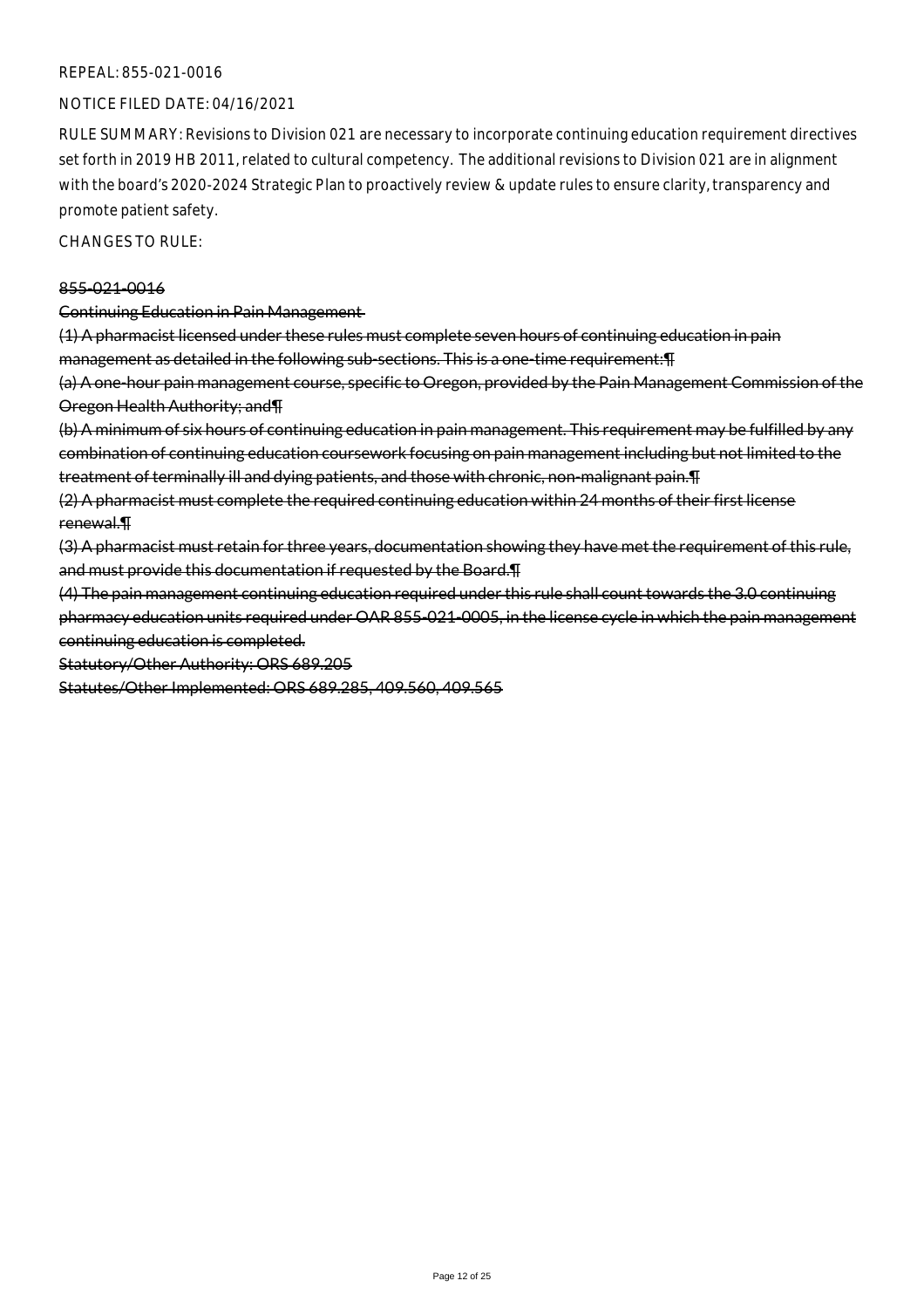#### NOTICE FILED DATE: 04/16/2021

RULE SUMMARY: Revisions to Division 021 are necessary to incorporate continuing education requirement directives set forth in 2019 HB 2011, related to cultural competency. The additional revisions to Division 021 are in alignment with the board's 2020-2024 Strategic Plan to proactively review & update rules to ensure clarity, transparency and promote patient safety.

CHANGES TO RULE:

#### 855-021-0025

Continuing Pharmacy Education - Reciprocity

A pharmacist reciprocating into Oregon will not be required to submit proof of continuing pharmacy education during the initial license cycle.

Statutory/Other Authority: ORS 689.285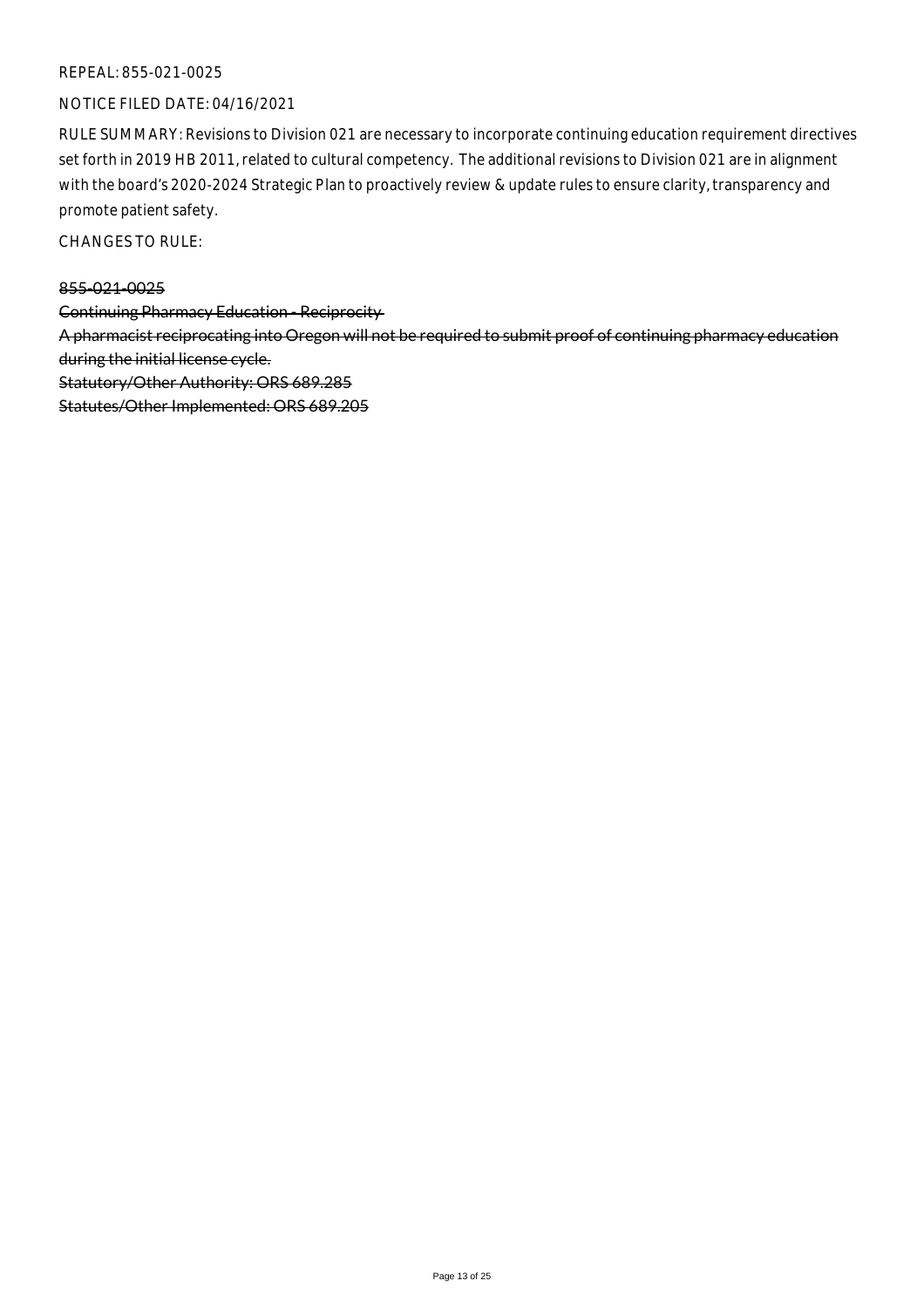#### NOTICE FILED DATE: 04/16/2021

RULE SUMMARY: Revisions to Division 021 are necessary to incorporate continuing education requirement directives set forth in 2019 HB 2011, related to cultural competency. The additional revisions to Division 021 are in alignment with the board's 2020-2024 Strategic Plan to proactively review & update rules to ensure clarity, transparency and promote patient safety.

CHANGES TO RULE:

#### 855-021-0030

Continuing Pharmacy Education - Non-Resident - Dual Licensees

(1) Any Oregon licensed pharmacist residing in another state shall, in order to receive Oregon license renewal, meet Oregon requirements for continuing pharmacy education.¶

(2) The Board shall accept for CE credit programs for out of state pharmacists that have been approved by that state's Board of Pharmacy.¶

(3) Upon request, the Board may certify to another state's licensing authority the status of a licensee's continuing education participation in Oregon.¶

(4) The Board may request certification from another state's licensing authority regarding the status of an applicant's continuing education.

Statutory/Other Authority: ORS 435, 475, 689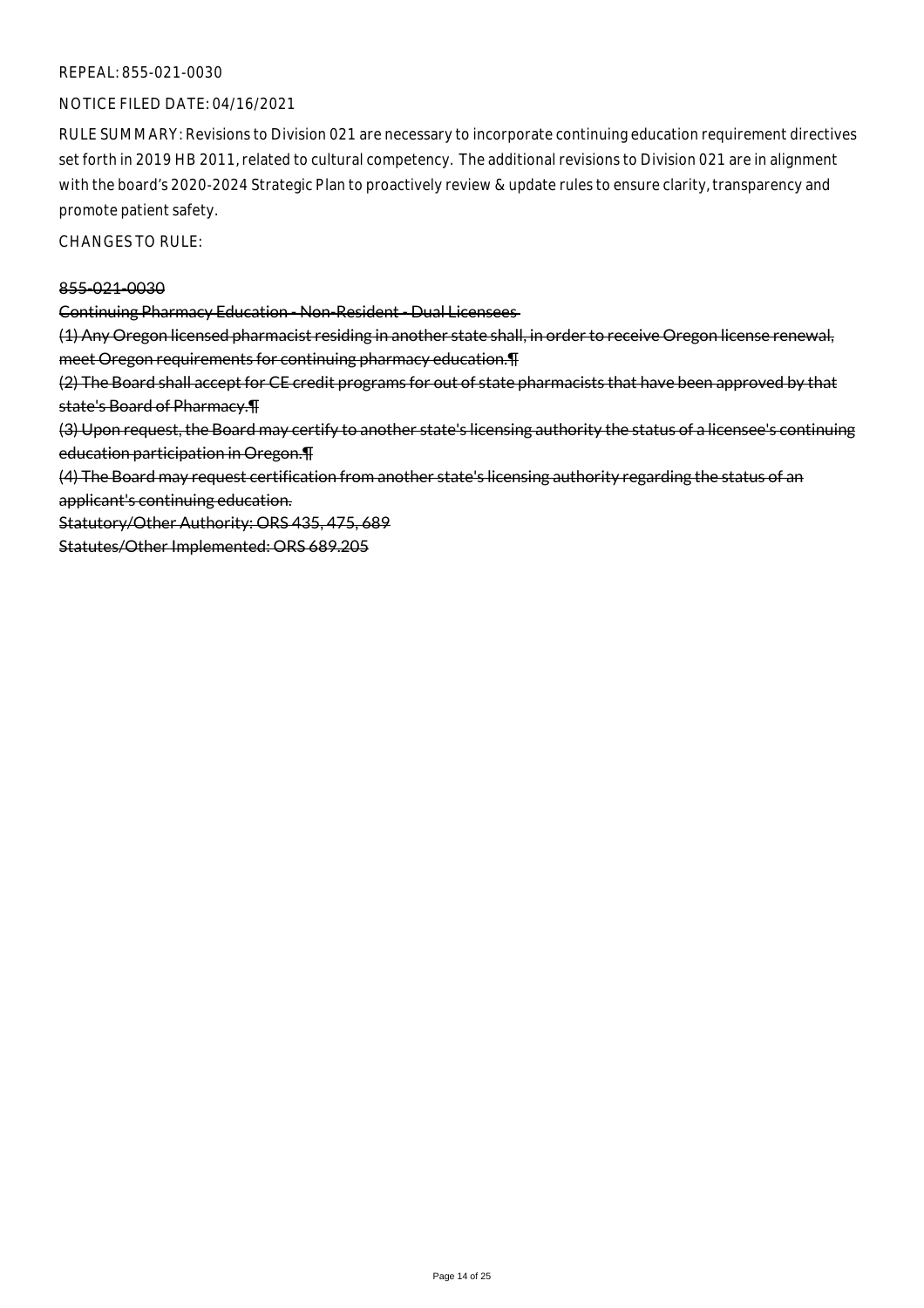#### AMEND: 855-021-0045

#### NOTICE FILED DATE: 04/16/2021

RULE SUMMARY: Revisions to Division 021 are necessary to incorporate continuing education requirement directives set forth in 2019 HB 2011, related to cultural competency. The additional revisions to Division 021 are in alignment with the board's 2020-2024 Strategic Plan to proactively review & update rules to ensure clarity, transparency and promote patient safety.

CHANGES TO RULE:

# 855-021-0045

Notification of ABiennuial License Renewal 1

(4) The B board will develop an appropriatesend a biennial renewal notice to be issued to all licensed pharmacists prior to May 1 of each odd numbered year.¶

(2) The notice will state the biennial pharmacist license fee and the continuing pharmacy education fee due for license renewal.¶

(3) The notice will include the, interns, and Certified Oregon Pharmacy Technicians at least 60 days prior to the license expiration date that states the biennial license fee, continuing pharmacy education time requirements and any other information considered pertinent for the licensee's understanding of the renewal requirements necessary for renewal.

Statutory/Other Authority: ORS 689.205 Statutes/Other Implemented: ORS 689.275, ORS 689.486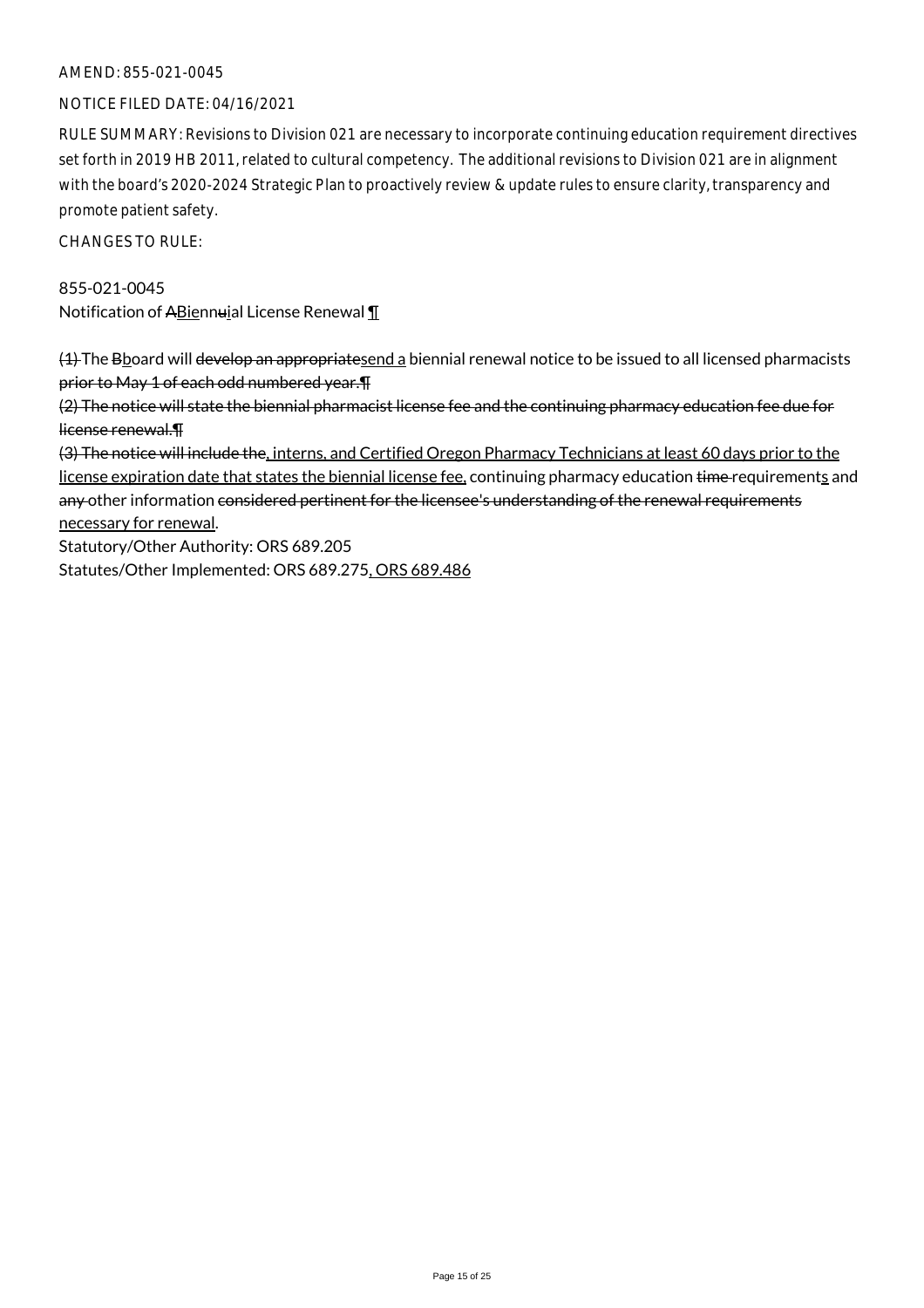## AMEND: 855-021-0050

#### NOTICE FILED DATE: 04/16/2021

RULE SUMMARY: Revisions to Division 021 are necessary to incorporate continuing education requirement directives set forth in 2019 HB 2011, related to cultural competency. The additional revisions to Division 021 are in alignment with the board's 2020-2024 Strategic Plan to proactively review & update rules to ensure clarity, transparency and promote patient safety.

CHANGES TO RULE:

#### 855-021-0050

Renewal Application Continuing Pharmacy Education Audits ¶

 $(1)$  The biennial renewal application must be submitted to the B board with the appropriate fee and the pharmacist licensee must attest that the/shey hasve satisfactorily completed the continuing pharmacy education requirements.¶

(2) The Board may randomly select and audit applications for renewal to verify completion of the CE-program continuing pharmacy education by pharmacists, interns and Certified Oregon Pharmacy Technicians or documented on-site training by Certified Oregon Pharmacy Technicians reported on the application for renewal. ¶

(a) Pharmacists whose applications for renewal are selected for audit must provide documentation of completion of the CEcontinuing pharmacy education programs reported. A pharmacist who fails to provide the requested documentation to the Bboard or who fails to complete the biennial CE requirement may be disciplined for unprofessional conduct continuing pharmacy education requirement may be disciplined for unprofessional conduct.¶

(b) Interns whose applications for renewal are selected for audit must provide documentation of completion of the cultural competency continuing pharmacy education. An intern who fails to provide the requested documentation to the board or who fails to complete the biennial continuing education requirement may be disciplined for unprofessional conduct. ¶

(c) Certified Oregon Pharmacy Technicians whose applications for renewal are selected for audit must provide documentation of completion of the continuing pharmacy education or documented onsite training reported. A Certified Oregon Pharmacy Technician who fails to provide the requested documentation to the board or who fails to complete the biennial continuing education requirement may be disciplined for unprofessional conduct.  $\P$ (3) The board may utilize the National Association of Boards of Pharmacy CPE Monitor service when auditing licensees.

Statutory/Other Authority: ORS 689.205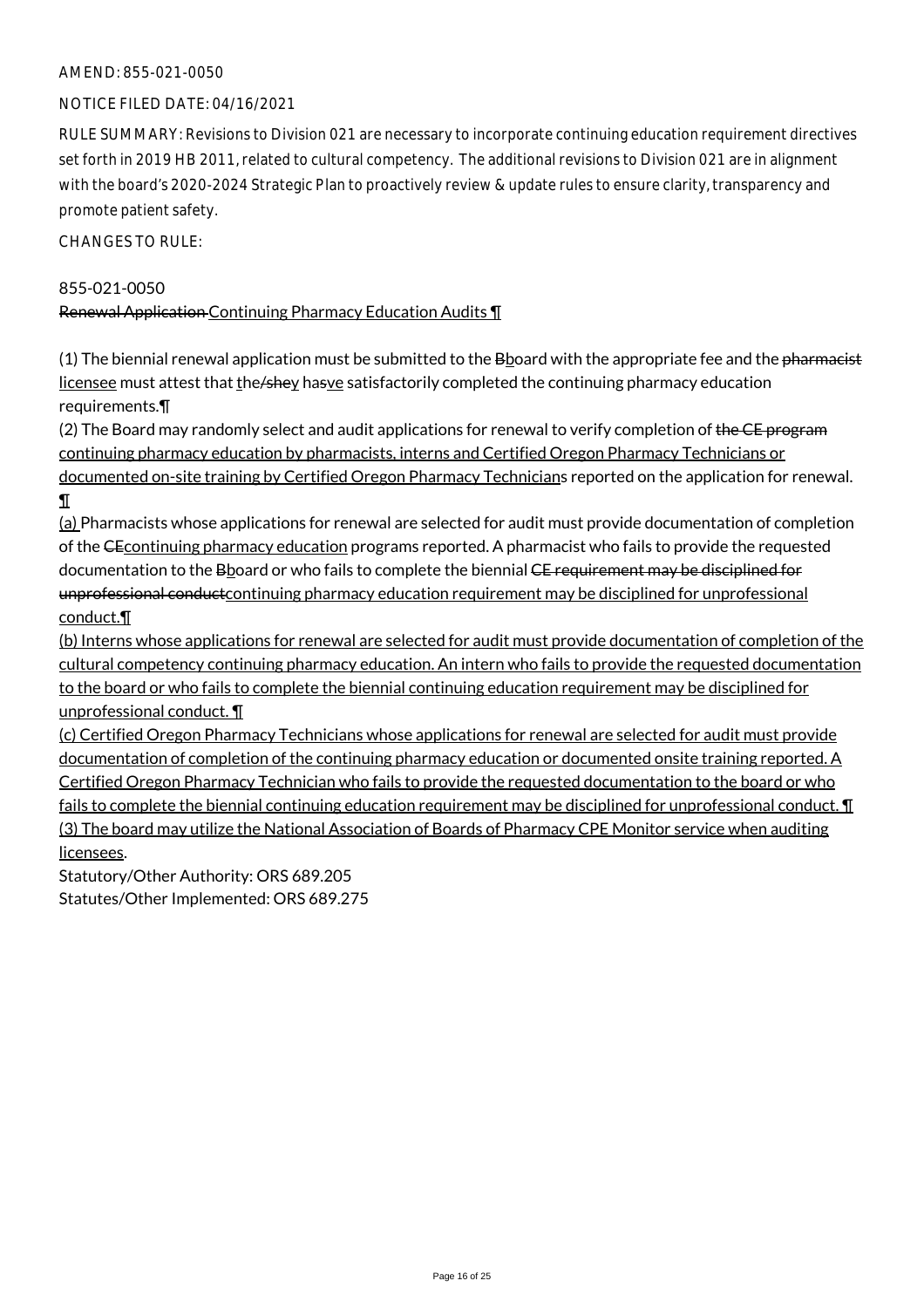#### NOTICE FILED DATE: 04/16/2021

RULE SUMMARY: Revisions to Division 021 are necessary to incorporate continuing education requirement directives set forth in 2019 HB 2011, related to cultural competency. The additional revisions to Division 021 are in alignment with the board's 2020-2024 Strategic Plan to proactively review & update rules to ensure clarity, transparency and promote patient safety.

CHANGES TO RULE:

#### 855-021-0055

#### Reinstatement

(1) Any person petitioning for reinstatement of a pharmacist license as provided within ORS 689.445 shall produce certification of the continuing education requirements of all years in which the license has been inactive prior to restoration of the license.¶

(2) Retired pharmacists who wish to reinstate their license should refer to OAR 855-019-0170(2).

Statutory/Other Authority: ORS 689.205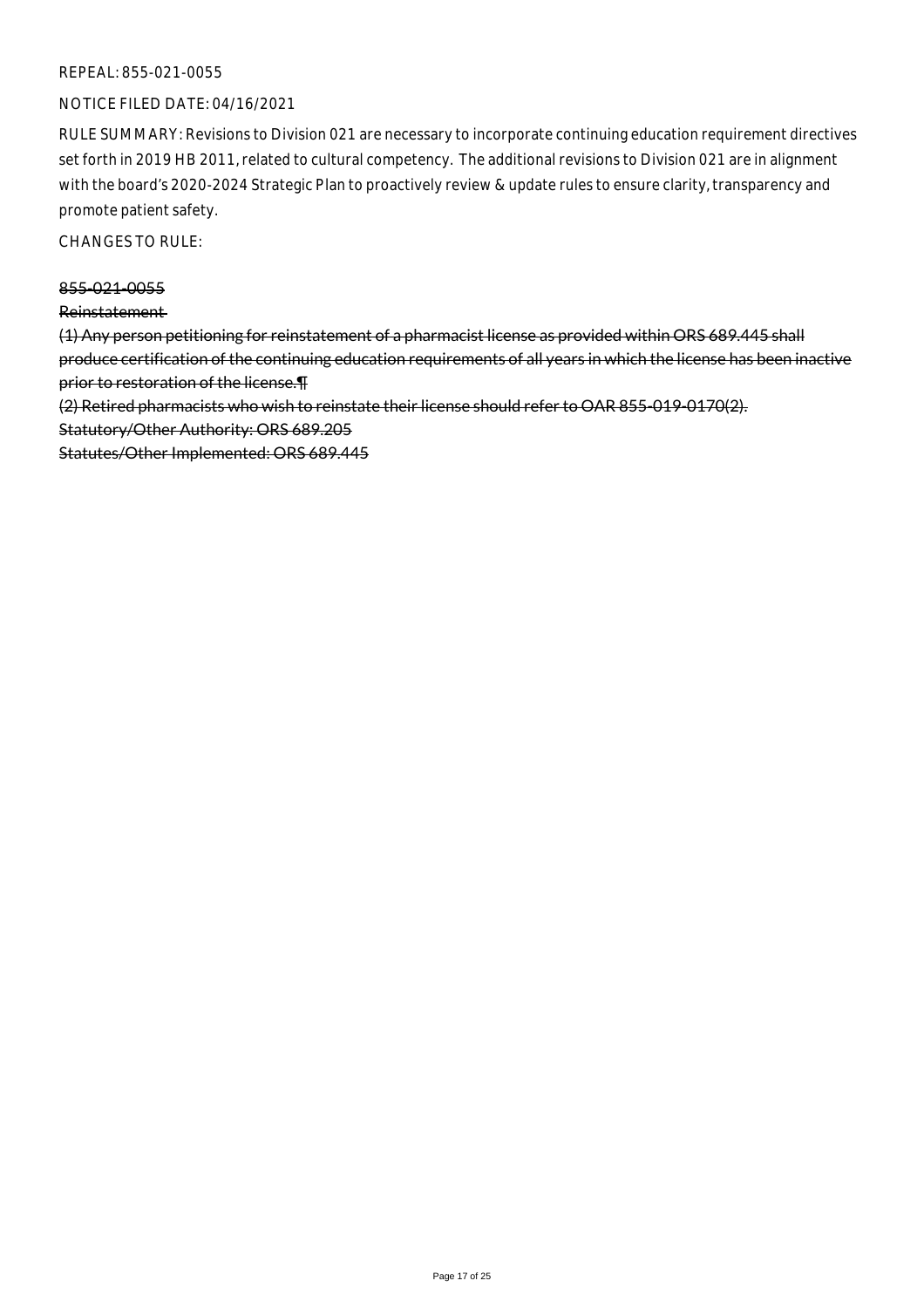#### AMEND: 855-025-0015

#### NOTICE FILED DATE: 04/16/2021

RULE SUMMARY: Revisions to Division 025 are necessary to incorporate continuing education requirement directives set forth in 2019 HB 2011, related to cultural competency. The additional revisions to Division 025 are in alignment with the board's 2020-2024 Strategic Plan to proactively review & update rules to ensure clarity, transparency and promote patient safety.

CHANGES TO RULE:

#### 855-025-0015

Renewal of Licensure as a Certified Oregon Pharmacy Technician ¶

(1) A person who has taken and passed a national pharmacy technician certification examination listed in OAR 855-025-0012(1)(a)-(b) may use the following title, and is referred to in these rules as, and is licensed as a "Certified Oregon Pharmacy Technician."¶

(2) An applicant for renewal of a Certified Oregon Pharmacy Technician license must:¶

(a) Pay the biennial license fee prescribquired in OAR 855-110.

(b) Satisfactorily complete a minimum of 20 continuing pharmacy educating hours during the period from July 1 through June 30, of each license renewal cycle. These hours must include:¶

(A) Two hours of continuing pharmacy education in pharmacy law;¶

(B) Two hours of continuing pharmacy education in patient safety or error prevention; and¶

(C) Sixteen other hours of continuing pharmacy education or documented onsite training approved by the Board.¶ (c) OAR 855-025-0015(2)(b) does not apply to a Certified Oregon Pharmacy Technician applying for the first renewal of their license, if they have not been licensed by the Board for at least one year prior to July 1 of the renewal period.Completion of continuing pharmacy education requirements as directed in OAR 855-021; ¶  $(d<sub>C</sub>)$  Be subject to an annual criminal background check. $\P$ 

(3) The Board may randomly select and audit applications for renewal to verify completion of continuing education or documented onsite training reported on the application for renewal. A Certified Oregon Pharmacy Technician whose application for renewal is selected for audit must provide documentation of completion of the continuing pharmacy education reported.¶

(4) Effective January 1, 2015,Continued national certification is not required to renew a license as a Certified Oregon Pharmacy Technician.¶

(54) A Certified Oregon Pharmacy Technician who fails to renew his or her license by the expiration date and whose license has been lapsed for less than one year may renew his or her license as follows:¶

(a) Complete the renewal process;¶

(b) Pay the biennial license fee as prescribed in OAR 855-110;¶

(c) Pay a delinguent late fee; and  $\P$ 

(d) Complete the required continuing pharmacy education pursuant to OAR 855-025-0015(2)(b)1.

Statutory/Other Authority: ORS 689.205

Statutes/Other Implemented: ORS 689.225, ORS 689.486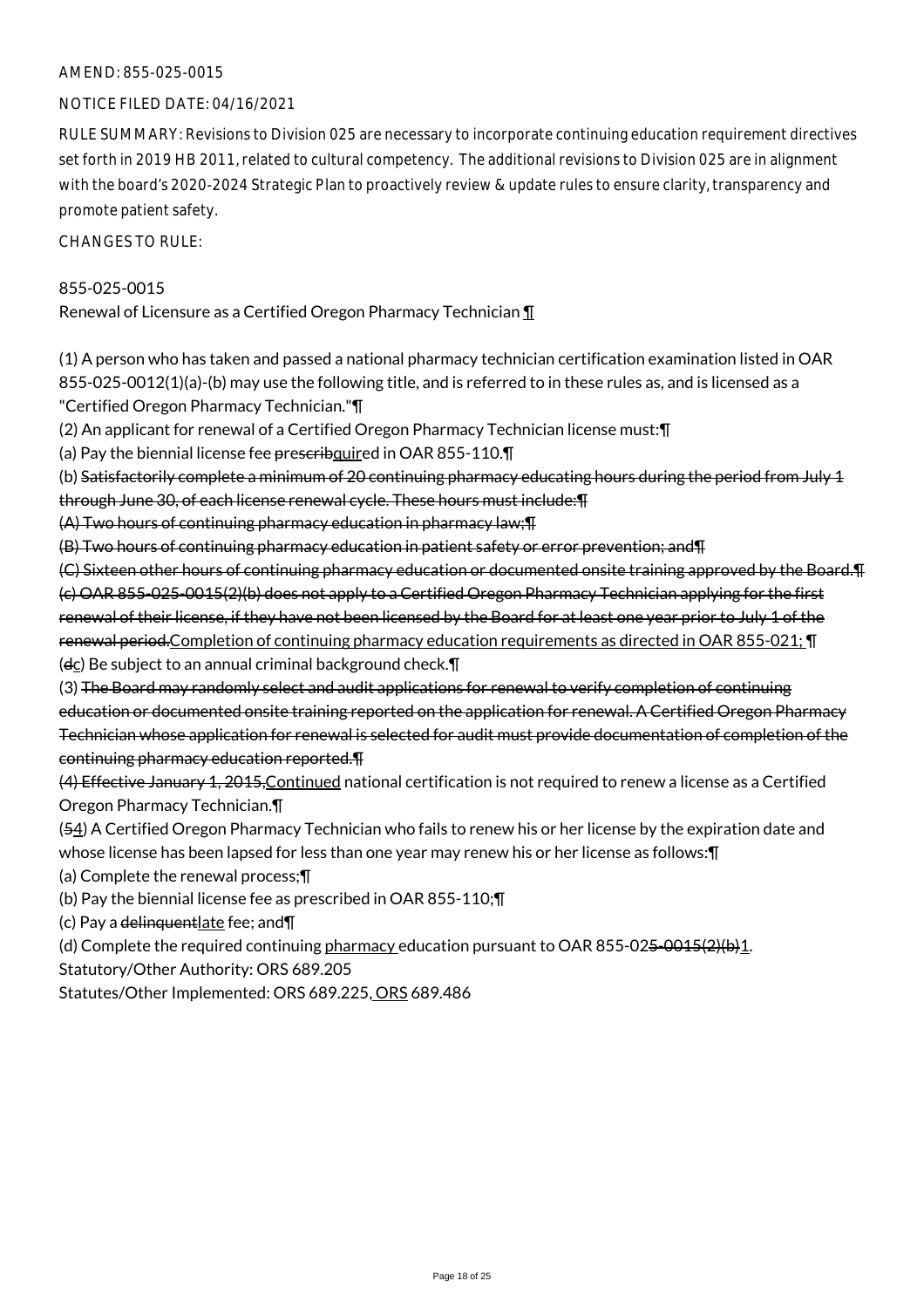#### AMEND: 855-025-0020

#### NOTICE FILED DATE: 04/16/2021

RULE SUMMARY: Revisions to Division 025 are necessary to incorporate continuing education requirement directives set forth in 2019 HB 2011, related to cultural competency. The additional revisions to Division 025 are in alignment with the board's 2020-2024 Strategic Plan to proactively review & update rules to ensure clarity, transparency and promote patient safety.

CHANGES TO RULE:

#### 855-025-0020

Recordkeeping Responsibilities of Pharmacy Technicians and Certified Oregon Pharmacy Technicians Duty to Report

(1) Failure to answer completely, accurately and honestly, all questions on the application form for licensure or renewal of licensure is grounds for discipline.¶

(2) Failure to disclose any arrest for a felony or misdemeanor, or any indictment for a felony may result in denial of the application.¶

(3) A Pharmacy Technician or Certified Oregon Pharmacy Technician must report to the Bboard within 10 days if they:¶

(a) Are convicted of a misdemeanor or a felony; or¶

(b) If they are arrested for a felony.¶

(4) A Pharmacy Technician or Certified Oregon Pharmacy Technician who has reasonable cause to believe that another licensee (of the Bboard or any other Health Professional Regulatory Board) has engaged in prohibited or unprofessional conduct as these terms are defined in OAR 855-006-0005, must report that conduct to the board responsible for the licensee who is believed to have engaged in the conduct. The reporting Pharmacy Technician or Certified Oregon Pharmacy Technician shallmust report the conduct without undue delay, but in no event later than 10 working days after the reporting Pharmacy Technician or Certified Oregon Pharmacy Technician learns of the conduct unless federal laws relating to confidentiality or the protection of health information prohibit disclosure.¶

(5) A Pharmacy Technician or Certified Oregon Pharmacy Technician who reports to a Bboard in good faith as required by section (4) of this rule is immune from civil liability for making the report.¶

(6) A Pharmacy Technician or Certified Oregon Pharmacy Technician who has reasonable grounds to believe that prescription drugs or records have been lost or stolen, or any violation of these rules has occurred, must notify the Bboard within 1 day.¶

(7) A Pharmacy Technician or Certified Oregon Pharmacy Technician must notify the B board in writing, within 15 days, of any change in email address, employment location or residence address except that a Pharmacy Technician who is employed at more than one pharmacy need only report the name and address of the pharmacy at which the technician normally works the most hours.¶

(8) A Certified Oregon Pharmacy Technician must obtain certificates of completion that show the date and number of hours earned to document continuing pharmacy education credit earned and must keep the certificates of completion for three years from the date of the program.

Statutory/Other Authority: ORS 689.205

Statutes/Other Implemented: ORS 689.155, Ch. 536 OL 2009ORS 689.486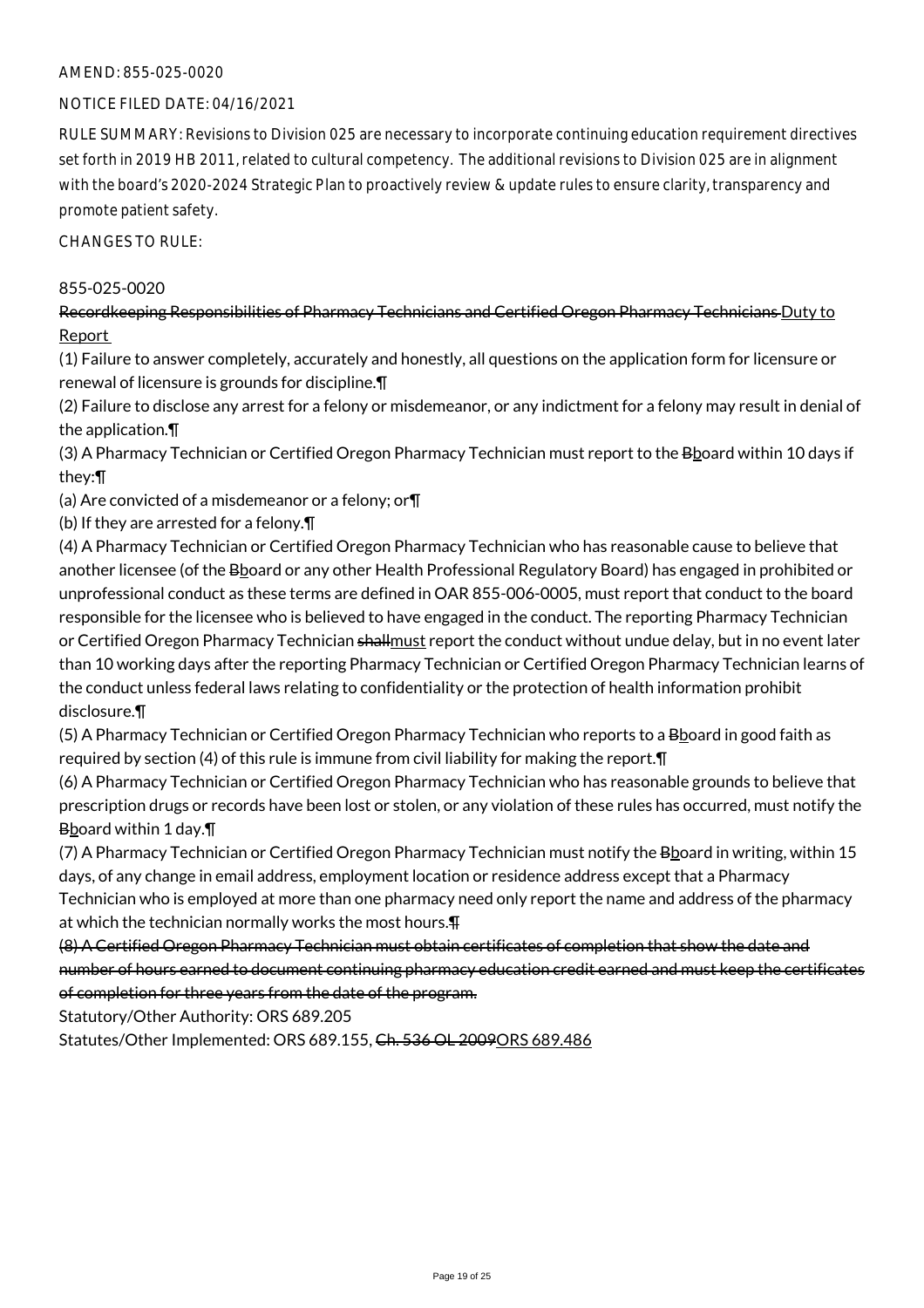#### AMEND: 855-025-0060

#### NOTICE FILED DATE: 04/16/2021

RULE SUMMARY: Revisions to Division 025 are necessary to incorporate continuing education requirement directives set forth in 2019 HB 2011, related to cultural competency. The additional revisions to Division 025 are in alignment with the board's 2020-2024 Strategic Plan to proactively review & update rules to ensure clarity, transparency and promote patient safety.

CHANGES TO RULE:

#### 855-025-0060

Reinstatement of a Certified Oregon Pharmacy Technician License ¶

(1) A Certified Oregon Pharmacy Technician who fails to renew their license by the deadline and whose license has been lapsed for greater than one year may reinstate their license as follows:¶

(a) Complete a new application for licensure and provide the  $B_{20}$  and with a valid e-mail address;  $\P$ 

(b) Pay the biennial license fee as prescribed in OAR 855-110;¶

(c) Submit to a national fingerprint background check; and¶

(d) Provide certification of completion of 10 continuing education hours. These hours may not be counted toward renewal; and must include:¶

(A) One hour of continuing pharmacy education in pharmacy law;¶

(B) One hour of continuing pharmacy education in patient safety or error prevention; and¶

(C) EightOne hour of continuing pharmacy education in cultural competency either approved by the Oregon

Health Authority under ORS 413.450 or any cultural competency CPE; and¶

(D) Seven other hours of pharmacy technician-specific continuing education.¶

(2) A Certified Oregon Pharmacy Technician whose license has been lapsed greater than five years must:¶

(a) Re-take and pass a national pharmacy technician certification examination offered by:¶

(A) The Pharmacy Technician Certification Board (PTCB); or¶

(B) National Healthcareer Association (NHA).¶

(b) Satisfy reinstatement requirements pursuant to OAR 855-025-0060(1).

Statutory/Other Authority: ORS 689.205

Statutes/Other Implemented: ORS 689.225, ORS 689.486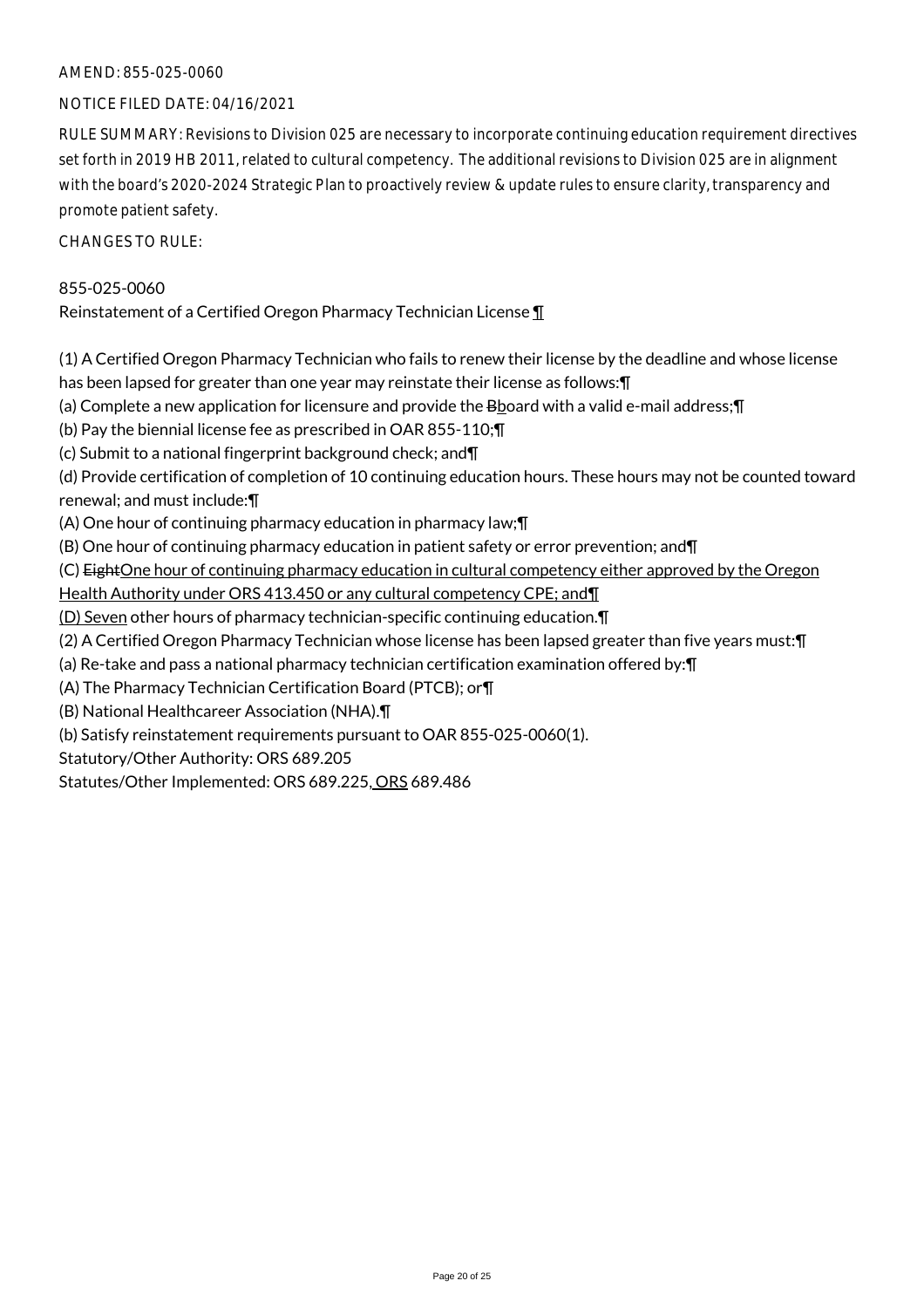#### AMEND: 855-031-0005

#### NOTICE FILED DATE: 04/16/2021

RULE SUMMARY: Revisions to Division 031 are necessary to incorporate continuing education requirement directives set forth in 2019 HB 2011, related to cultural competency. The additional revisions to Division 031 are in alignment with the board's 2020-2024 Strategic Plan to proactively review & update rules to ensure clarity, transparency and promote patient safety.

CHANGES TO RULE:

## 855-031-0005 Definitions ¶

(1) An "intern" means any person who:¶

(a) Is enrolled in a course of study and is in good academic standing at a school or college of pharmacy that is approved by the Oregon Board of Pharmacy (Board); or

(b) Is a graduate of a school or college of pharmacy that is approved by the  $B_{\text{2}}$  poard; or  $\P$ 

(c) Is a foreign pharmacy graduate and holds a certificate from the Foreign Pharmacy Graduate Equivalency Committee (FPGEC); and¶

(d) Is licensed with the  $B$ board as an intern. $\P$ 

(2) A "preceptor" means a pharmacist or a person licensed by the Bboard to supervise the internship training of an intern.¶

(3) "Internship" means a professional experiential program or work experience.¶

(a) "Traditional Pharmacy-practice Internship (TPI)" means experience toward achieving competency in the practice of pharmacy for which no academic credit is granted to the intern.¶

(b) "School-based Rotational Internship (SRI)" means experience toward achieving competency in the practice of pharmacy in programs developed and administered by a school of pharmacy.¶

(c) "Other Internship" means experience toward achieving competency in the practice of pharmacy, other than in an internship as defined in (a) or (b), in a program approved by a school of pharmacy or the  $B$ board.  $\P$ 

(4) "School of pharmacy": In this division of rules, "school of pharmacy" means a school or college of pharmacy that is approved by the Bboard.

Statutory/Other Authority: ORS 689.151, ORS 689.205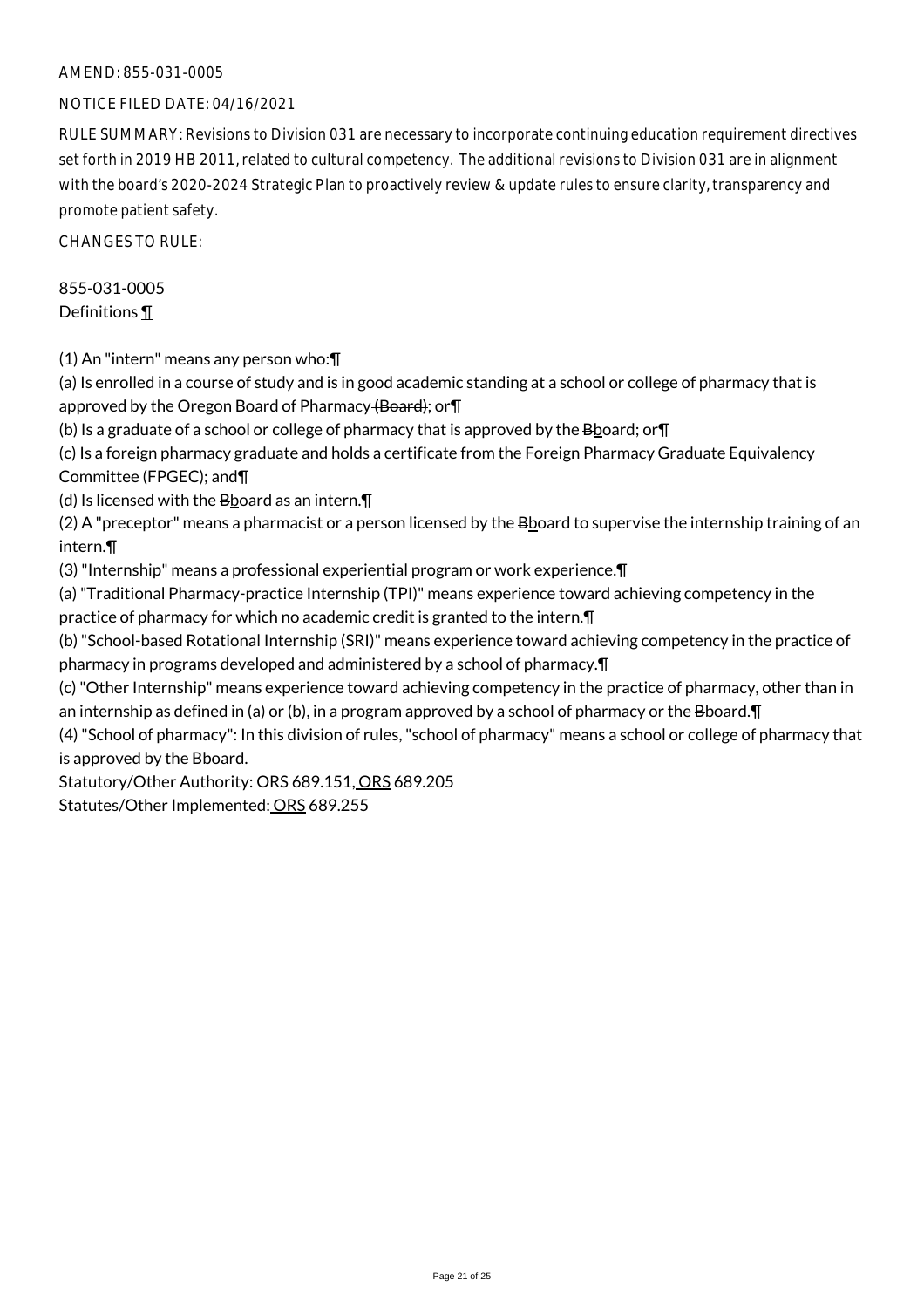#### AMEND: 855-031-0010

#### NOTICE FILED DATE: 04/16/2021

RULE SUMMARY: Revisions to Division 031 are necessary to incorporate continuing education requirement directives set forth in 2019 HB 2011, related to cultural competency. The additional revisions to Division 031 are in alignment with the board's 2020-2024 Strategic Plan to proactively review & update rules to ensure clarity, transparency and promote patient safety.

CHANGES TO RULE:

# 855-031-0010

Intern License Application ¶

 $(1)$  Applications for licensure as an intern may be obtained from the Board office or from the Bboard website. $\P$ (a) Failure to completely, accurately and honestly answer all questions on the application form for licensure or

renewal of licensure is grounds for discipline;¶

(b) Failure to disclose any arrest for a felony or misdemeanor, or any indictment for a felony may result in denial of the application.¶

(2) The  $B_{\text{board}}$  may issue a license to a qualified intern after the receipt of:  $\P$ 

(a) A completed application;¶

(b) Payment of the fee prescribed in OAR 855-110;¶

(c) A current, passport regulation size photograph (full front, head to shoulders);¶

(d) Furnish documentation required to conduct a national fingerprint-based background check; and¶

(e) Confirmation from a school of pharmacy that the applicant is enrolled in a course of study, except for foreign pharmacy graduates who must:¶

(A) Provide a copy of a valid visa permitting full-time employment;¶

(B) Provide a copy of the original certificate issued by the Foreign Pharmacy Graduate Equivalency Examination Committee; and¶

(C) Provide evidence that they have passed the Test of English as a Foreign Language (TOEFL) Internet-based Test  $(IBT)$ .  $\P$ 

(3) The Bboard may issue an intern license after processing the application, however unless the applicant is a foreign graduate or an applicant for licensure by reciprocity, it is not valid until the intern has started a course of study. The initial license is valid until the last day of November following the second anniversary of issue unless terminated automatically by any one of the following events. Renewed licenses are valid for two years unless terminated automatically by any one of the following events:¶

(a) Licensure to practice pharmacy is granted in any state; or¶

(b) The licensee, other than a foreign pharmacy graduate or an applicant for licensure by reciprocity, fails to maintain enrollment or active registration in a pharmacy degree program for a period greater than one year; or¶ (c) The licensee, other than a foreign pharmacy graduate or an applicant for licensure by reciprocity, has been graduated from a school of pharmacy for 12 months;¶

(d) The intern is dismissed, terminated or expelled by the school of pharmacy, or withdraws from the program.¶ (4) An intern must surrender their license to the Bboard within 30 days of one of the above events. [1]

 $(5)$  Notwithstanding the requirements of section  $(3)$  above, upon written request the Board may waive any of the requirements of this rule if a waiver will further public health and safety. A waiver granted under this section shall must only be effective when it is issued in writing.¶

[Publications: Publications referenced are available from the agency.]

Statutory/Other Authority: ORS 689.151, ORS 689.205

Statutes/Other Implemented: ORS 689.207, ORS 689.255, ORS 689.455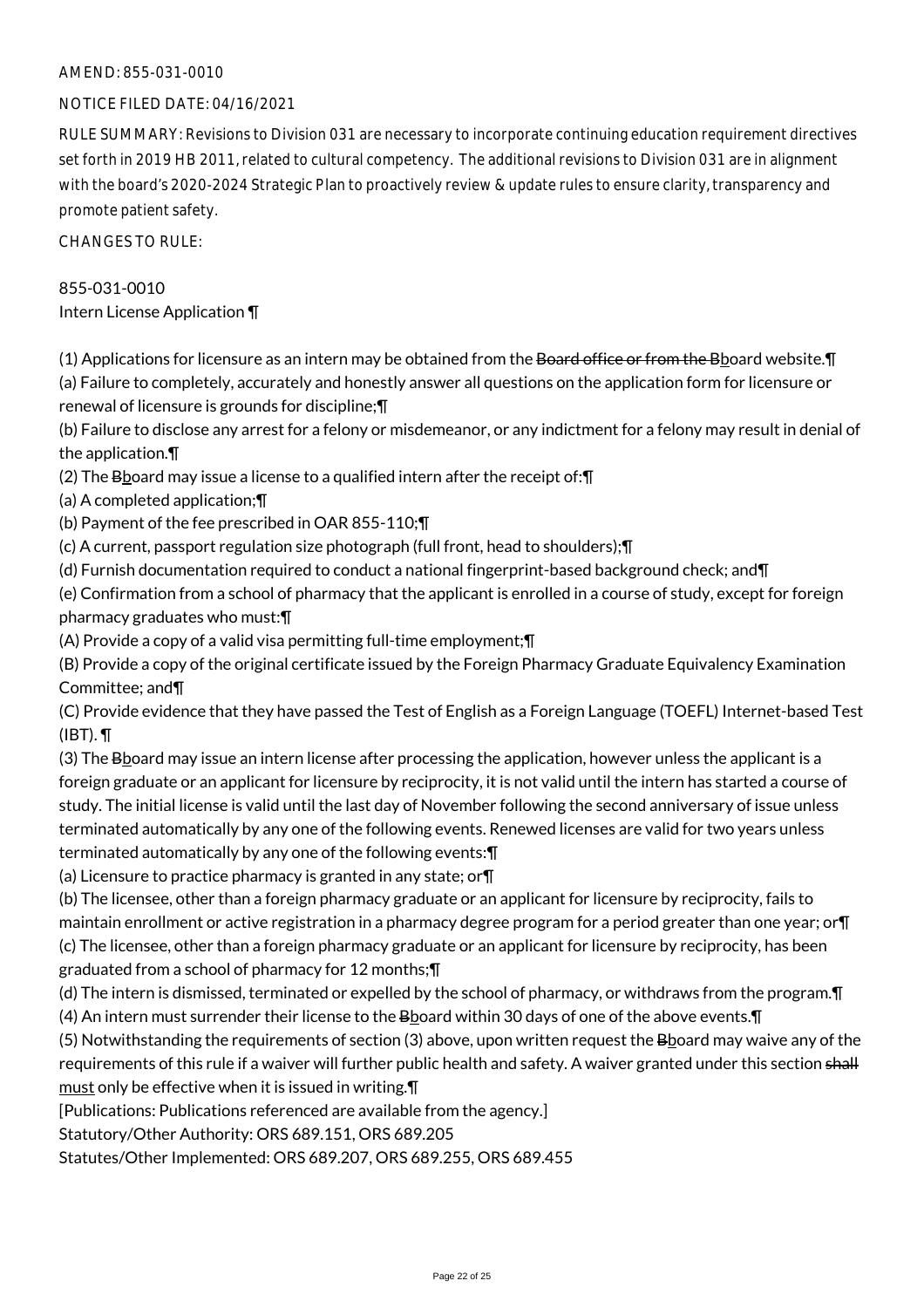#### ADOPT: 855-031-0016

#### NOTICE FILED DATE: 04/16/2021

RULE SUMMARY: Revisions to Division 031 are necessary to incorporate continuing education requirement directives set forth in 2019 HB 2011, related to cultural competency. The additional revisions to Division 031 are in alignment with the board's 2020-2024 Strategic Plan to proactively review & update rules to ensure clarity, transparency and promote patient safety.

CHANGES TO RULE:

#### 855-031-0016

Renewal of Licensure as an Intern (1) An application for renewal of an intern license must include documentation of:¶ (a) Completion of continuing pharmacy education requirements as directed in OAR 855-021; and¶ (b) Payment of the license fee required in OAR 855-110.¶ (2) An intern will be subject to an annual criminal background check. Statutory/Other Authority: ORS 689.205 Statutes/Other Implemented: ORS 689.151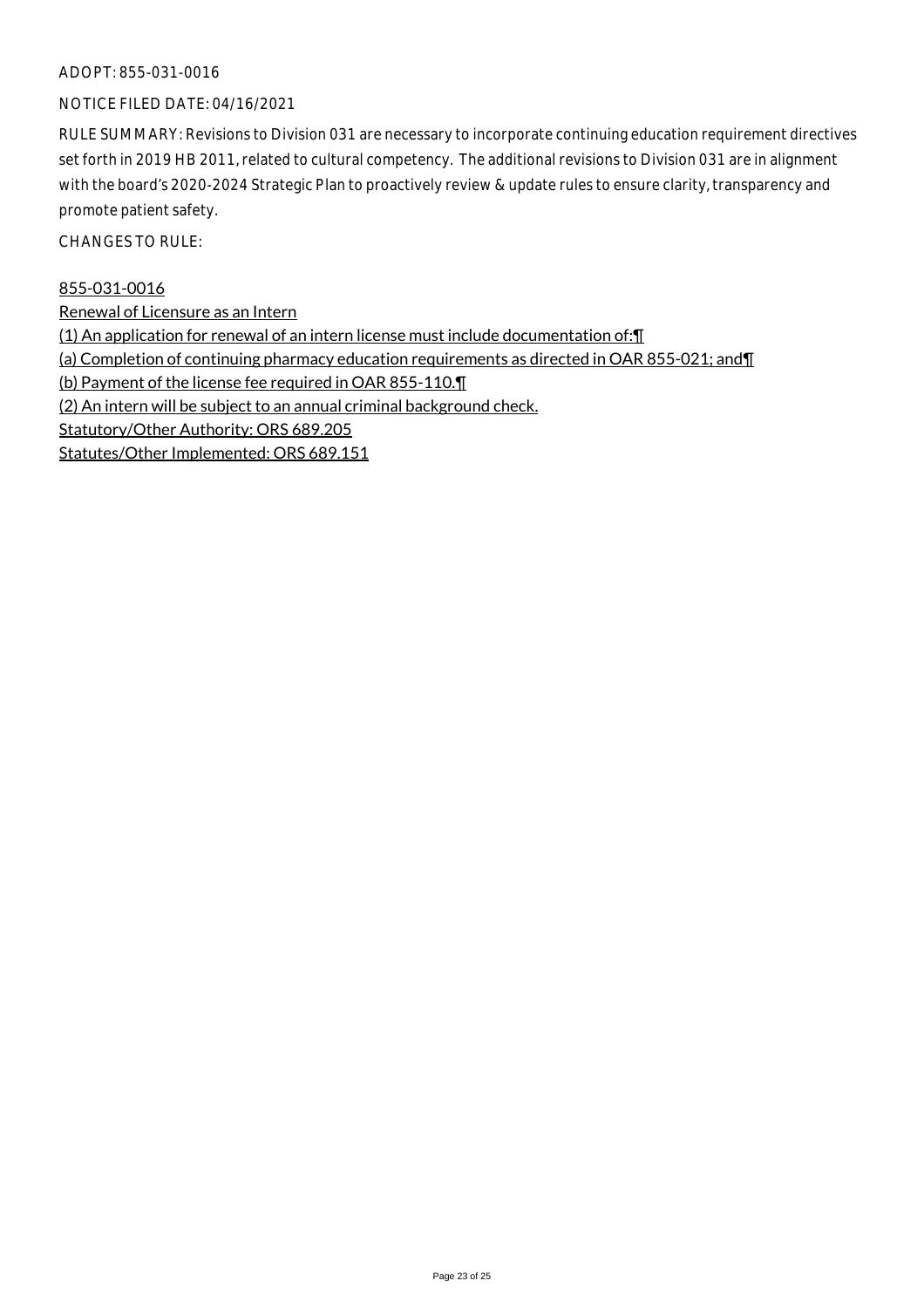#### AMEND: 855-031-0020

#### NOTICE FILED DATE: 04/16/2021

RULE SUMMARY: Revisions to Division 031 are necessary to incorporate continuing education requirement directives set forth in 2019 HB 2011, related to cultural competency. The additional revisions to Division 031 are in alignment with the board's 2020-2024 Strategic Plan to proactively review & update rules to ensure clarity, transparency and promote patient safety.

CHANGES TO RULE:

#### 855-031-0020

Intern Requirements and Responsibilities ¶

(1) A licensed intern may practice in any one or a combination of the following approved internship experience areas:¶

(a) Traditional Pharmacy-practice Internship (TPI): an intern may not work in a TPI until after satisfactorily completing the first academic year in a school of pharmacy. An intern working in a TPI must be supervised by a licensed pharmacist or pharmacist preceptor;¶

(b) School-based Rotational Internship (SRI): an intern must be supervised by a licensed pharmacist or other person approved by a school of pharmacy to obtain credit for SRI hours;¶

(c) Other Internship.¶

(2) An intern may not work more than 48 hours per week in SRIs and must comply with all supervision and ratio requirements.¶

(3) An intern must verify that their preceptor is currently licensed with the  $B\&D$ oard. $\P$ 

(4) An intern may not work in the practice of pharmacy unless supervised by a licensed pharmacist, except when an intern is working in a federal facility, however, to obtain credit for SRI experience in a federal facility located in Oregon, the intern must be licensed with the Bboard. T

(5) An intern who is working in a pharmacy or other place of business must conspicuously display their intern license in the pharmacy or place of business and must be clearly identified as an intern at all times.¶ (6) An intern may perform only the duties listed in Division 025 of this Chapter before completion of the first academic year in a school of pharmacy.¶

(7) An intern may, after successful completion of their first academic year, perform the duties of an intern listed in Division 019 of this Chapter, but only after successful completion of coursework corresponding to those duties at their school of pharmacy and only with the permission of their supervising pharmacist.¶

(8) An intern is responsible for his or her own actions and must comply with all B board regulations. $\P$ 

(9) An intern must notify the Bboard within 15 days of any change in their academic status that might affect their eligibility to work as an intern.¶

(10) An intern must notify the Bboard in writing within 15 days of a change in permanent residence and TPI site.¶

(11) An intern must report to the Bboard within 10 days if they are: $\P$ 

(a) Convicted of a misdemeanor or a felony; or¶

(b) Arrested for a felony.¶

(12) An intern who has reasonable cause to believe that another licensee (of the Bboard or any other Health Professional Regulatory Board) has engaged in prohibited or unprofessional conduct as these terms are defined in OAR 855-006-0005, must report that conduct to the board responsible for the licensee who is believed to have engaged in the conduct. The intern shallmust report the conduct without undue delay, but in no event later than 10 working days after the intern learns of the conduct unless federal laws relating to confidentiality or the protection of health information prohibit disclosure.¶

 $(13)$  If needed by an intern for compliance with another  $B$  board's requirement, an intern must maintain written or electronic records that support the number of TPI hours claimed by an intern and have those hours certified by a preceptor.¶